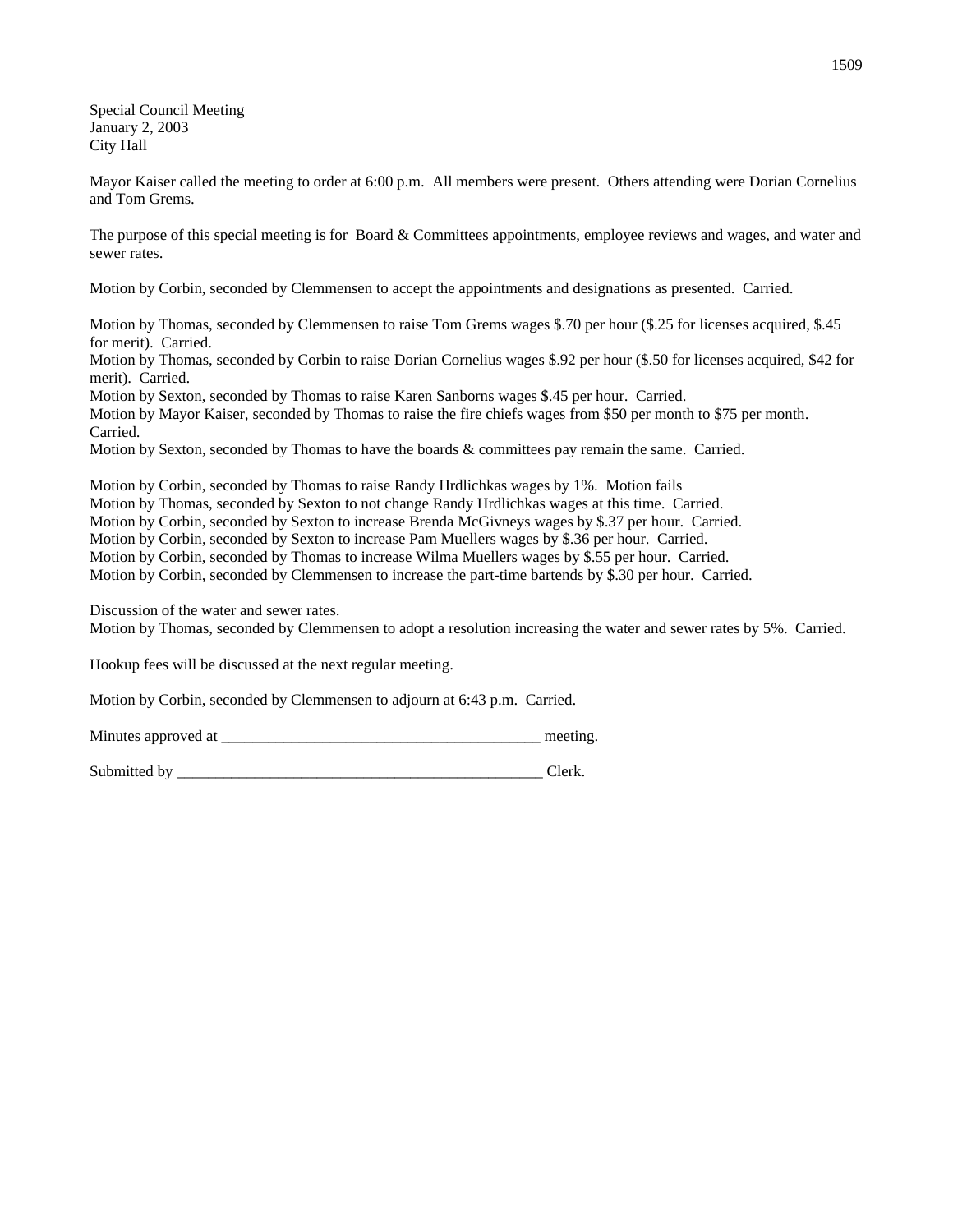Regular Council Meeting January 14, 2003 City Hall

Mayor Kaiser called the meeting to order at 7:00 p.m. All members were present. Others attending were Todd Peterson, Greg Sanborn, and Rene Olson.

Motion by Corbin, seconded by Clemmensen to accept the agenda as revised. Carried. Motion by Thomas, seconded by Sexton to accept the minutes as presented. Carried. Motion by Sexton, seconded by Corbin to pay the city and liquor store bills as presented. Carried.

Water/Wastewater report. Discussion of travel time to seminars and training for the City. State law requires employees traveling time to be paid when attending training and seminars. Discussion of the on call hours. Tom Grems went to a weed seminar on January  $10<sup>th</sup>$ . The main well pump went down. Repairs were done on January 13<sup>th</sup>.

EDA report.

Park report. Discussion of banners promoting Medford's 150<sup>th</sup> celebration. This will be tabled until the 150<sup>th</sup> committee presents a request and proposal to the City Council Motion by Sexton, seconded by Thomas to keep the park fees the same as in 2002. Carried. Park improvement project update.

Well Head Protection Committee report.

Liquor store report. Discussion of the liquor store employees use of the time clock. One employee has been given a reprimand for not using the time clock.

Discussion of the bad checks received at the liquor store.

Motion by Corbin, seconded by Sexton to limit checks to the amount of purchase only. Motion withdrawn.

Motion by Thomas, seconded by Sexton to limit customers to 1 check in the amount of \$30 per night. Carried.

Motion by Corbin, seconded by Thomas to not accept  $2<sup>nd</sup>$  party or payroll checks for cashing. Carried.

Discussion of an ATM machine. Research is being done for the placement of a machine in the liquor store. There are still some jackets that have not been sold. Corbin is working with Randy to get rid of them as soon as possible.

Motion by Corbin, seconded by Kaiser to allow the Medford Civic Club to sell the food at the  $150<sup>th</sup>$  Celebration Dance held at the muni. Carried.

A request was given to Corbin to place blow up rides in the park for Straight River Days. This request must go through the park board.

Streets report.

Motion by Clemmensen, seconded by Thomas to purchase new tires from Harland Tire for the snow plow at a total cost less trade in of \$415.76 for 4 tires. Carried.

Elected officials conference by the LMC.

Motion by Sexton, seconded by Clemmensen to send Corbin to the Newly Elected Officials Conference in Mankato and to pay the registration fee. Carried.

Motion by Kaiser, seconded by Clemmensen to appoint Pat Merritt to the Zoning & Planning Board to replace Jerry Roberts. Carried.

Water & Sewer hookup fees.

Motion by Clemmensen, seconded by Sexton to increase the hookup fees by 5%. Carried. A resolution reflecting this will be considered at the next meeting.

Motion by Corbin, seconded by Clemmensen to adopt a resolution ordering the preparation of the report on improvement Oakridge Bluffs Fourth Addition. Carried.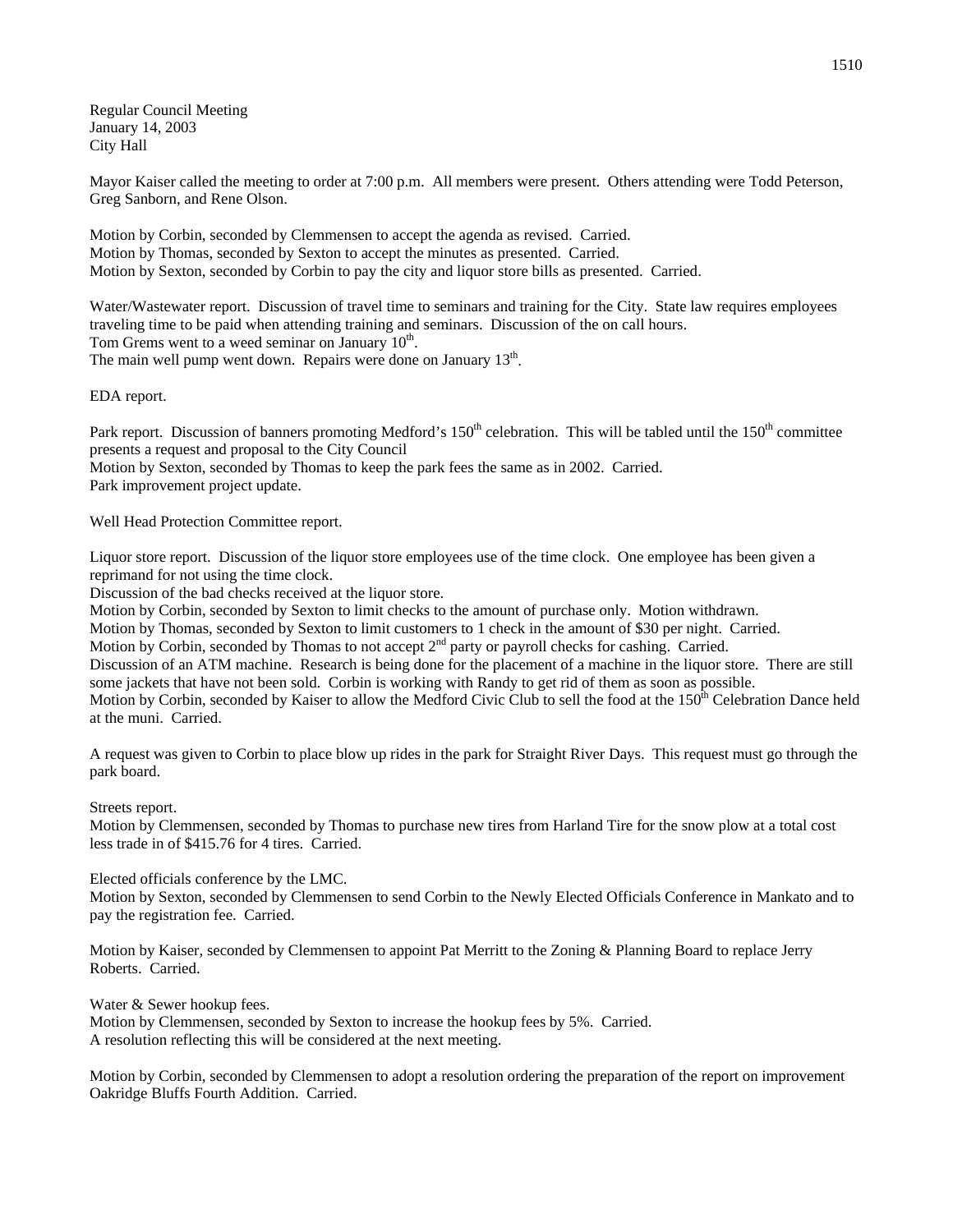Mayor Kaiser outlined the developments around the community for the council. This list included Oakridge Bluffs 4<sup>th</sup> Addition, Girl Scout Camp annexation, Eric Rutherford would like city services, Roger Hagen's proposal for annexing the land where the mud races have taken place, the Williams/Barta group (Kaiser meeting with this group next week), the school property, wastewater treatment plant, and the Jones lots.

The next meeting is January 27, 2003 at 7:00 p.m.

Motion by Corbin, seconded by Clemmensen to adjourn at 8:24 p.m. Carried.

Minutes approved at \_\_\_\_\_\_\_\_\_\_\_\_\_\_\_\_\_\_\_\_\_\_\_\_\_\_\_\_\_\_\_\_\_\_\_\_\_\_\_\_\_ meeting.

Submitted by \_\_\_\_\_\_\_\_\_\_\_\_\_\_\_\_\_\_\_\_\_\_\_\_\_\_\_\_\_\_\_\_\_\_\_\_\_\_\_\_\_\_\_\_\_\_\_ Clerk.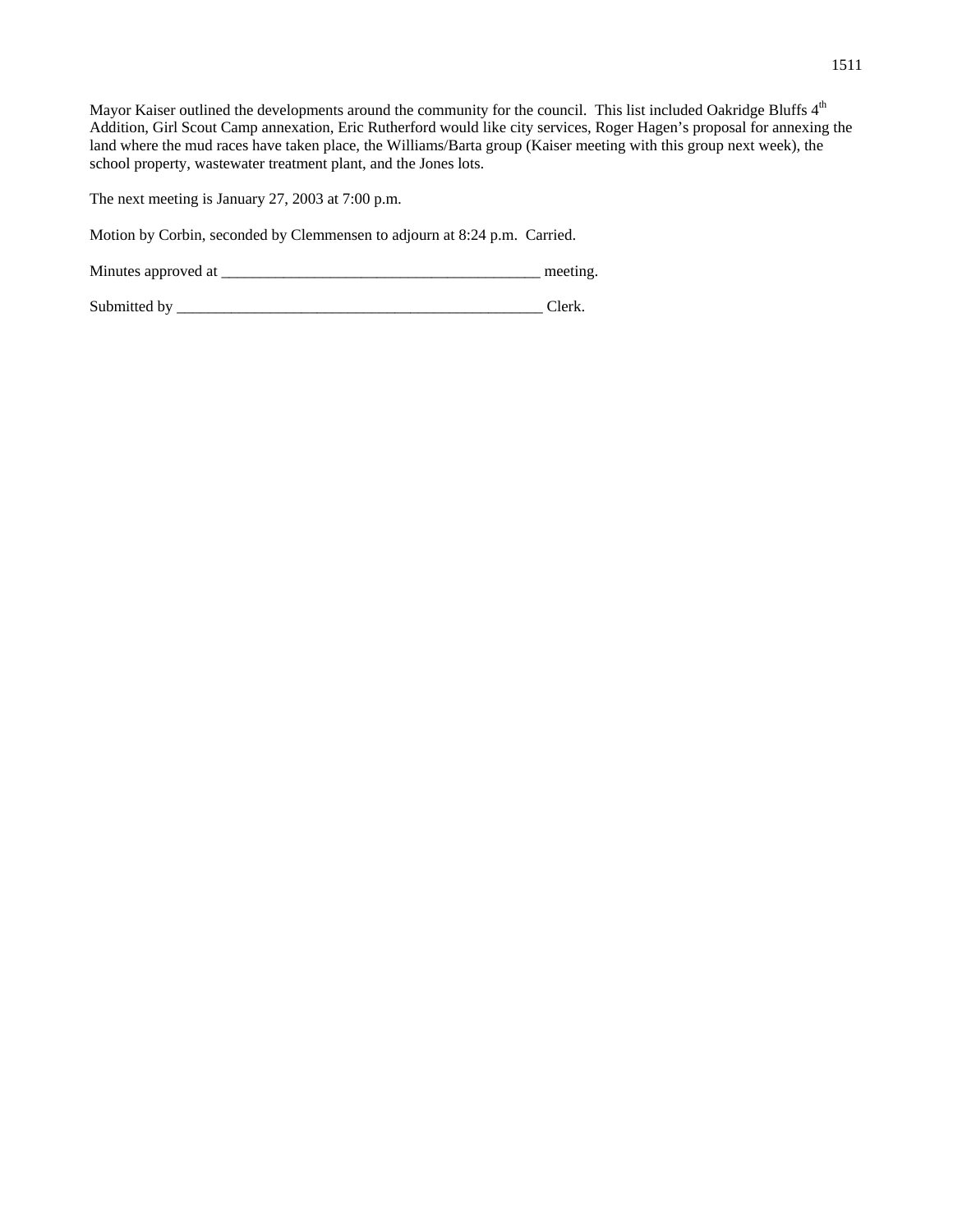Regular Council Meeting January 27, 2003 City Hall

Mayor Kaiser called the meeting to order at 7:00 p.m. All members were present. Others attending were Gary Ringhoffer, Mark Rahrick, John Curran, Phil Heim, and Lois Nelson.

Motion by Corbin, seconded by Sexton to accept the agenda as revised. Carried. Motion by Sexton, seconded by Thomas to accept the minutes as presented. Carried.

Sheriff Ringhoffer attended the meeting to update the council on the Sheriffs department and discuss any upcoming events or concerns about the city.

Phil Heim submitted an application for a gambling permit for the KC Lodge to hold a raffle on April 5<sup>th</sup>. Motion by Clemmensen, seconded by Sexton to approve to gambling permit for the KC Lodge and to waive the waiting period. Carried.

Planning & Zoning report.

Water/Sewer/Maintenance report.

## EDA report.

Motion by Corbin, seconded by Clemmensen to approve the website advertising letter. Carried.

Motion by Thomas, seconded by Sexton to approve the Fire Department Annual Report in the amount of \$8,076. Carried.

Park report. Clemmensen has been working in the Chalet cleaning the cedar walls. Sexton is working on getting a fish fry date for park improvements.

Liquor store report.

Motion by Corbin, seconded by Clemmensen to purchase the machinery and software (scanner for checks) at an approximate cost of \$500 without the check guarantee for the liquor store. Carried.

Motion by Corbin, seconded by Thomas to accept the cleaning proposal from Jill Olson and Lisa Thoreson for additional cleaning on Sundays for 2 to 3 hours at a cost of \$15 per hour, and for once per month for cleaning the chalet. Carried.

Motion by Clemmensen, seconded by Thomas to adopt the resolution increasing the water and sewer fees. Carried.

Lois Nelson presented the Medford Area Historical League's request to place banners along Main Street and Central Avenue promoting the  $150<sup>th</sup>$  celebration.

Motion by Corbin, seconded by Sexton to grant the request for the placement of banners on city street light poles and provide the brackets and bands for these banners. Carried.

All requests for city employee involvement for the  $150<sup>th</sup>$  celebration need to go through Council member Thomas.

Motion by Sexton, seconded by Clemmensen to adopt a resolution requesting a local sales tax from the State Legislature. Carried.

Discussion of the school project and the storm water gate.

Mayor Kaiser met with the Barta group to discuss potential residential development. Information shared was general and preliminary at this time.

NyBoard has been investigating annexation. The discussions have included Don Redman.

Motion by Corbin, seconded by Sexton to adjourn at 8:04 p.m. Carried.

Minutes approved at \_\_\_\_\_\_\_\_\_\_\_\_\_\_\_\_\_\_\_\_\_\_\_\_\_\_\_\_\_\_\_\_\_\_\_\_\_\_\_\_\_ meeting.

Submitted by \_\_\_\_\_\_\_\_\_\_\_\_\_\_\_\_\_\_\_\_\_\_\_\_\_\_\_\_\_\_\_\_\_\_\_\_\_\_\_\_\_\_\_\_\_\_\_ Clerk.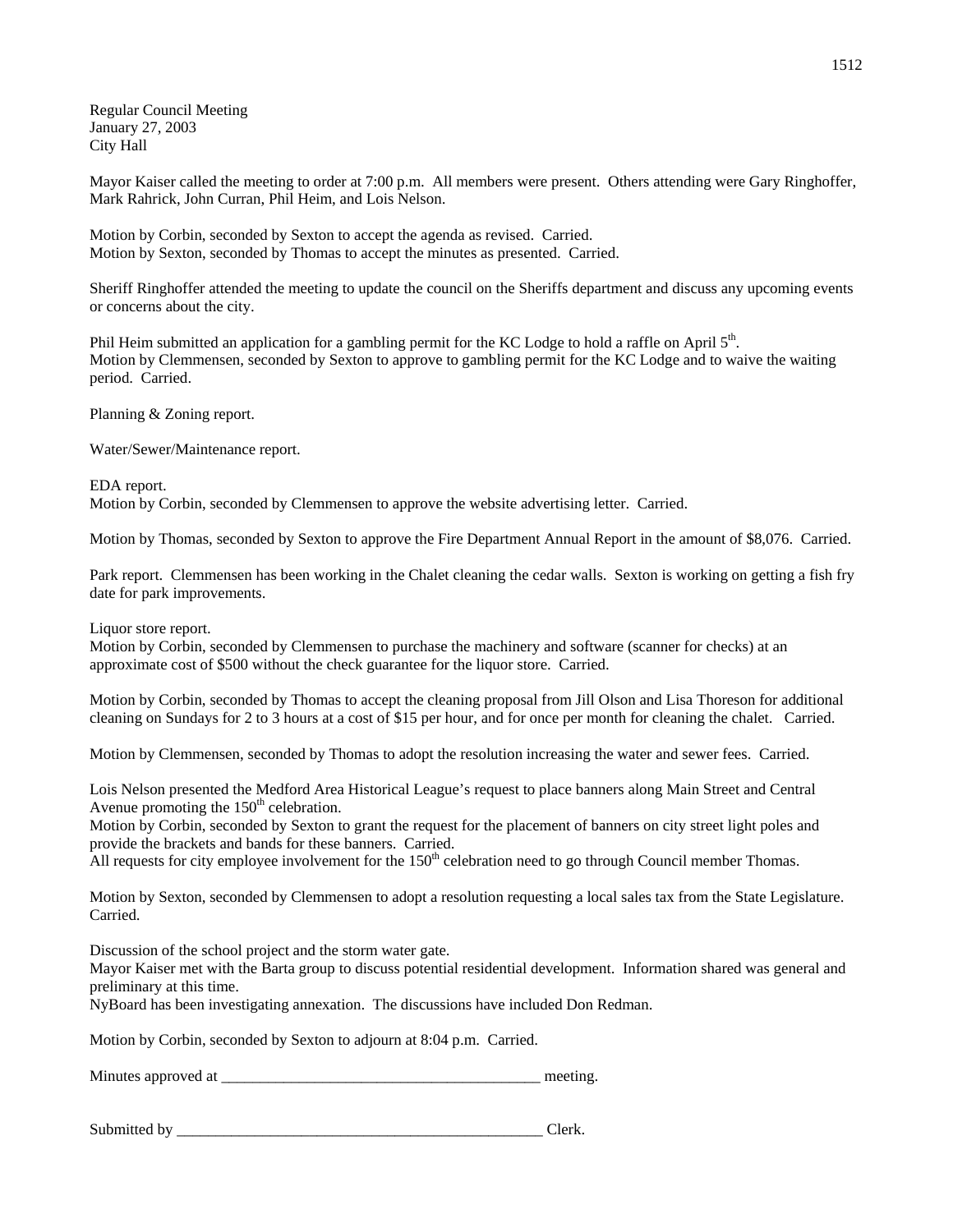Regular Council Meeting February 11, 2003 City Hall

Mayor Kaiser called the meeting to order at 7:00 p.m. All members were present. Others attending were Deputy Todd Swanke, Greg Sanborn, Bruce Bullert, and John Regitschnig.

Motion by Clemmensen, seconded by Corbin to accept the agenda as amended. Carried. Motion by Thomas, seconded by Sexton to accept the minutes as amended. Carried. Motion by Sexton, seconded by Corbin to pay the city and liquor store bills as presented. Carried.

Greg Sanborn presented a draft of a food permit application form for the  $150<sup>th</sup>$  celebration. The council will review this and discuss this at the next regular meeting.

Discussion of vehicle towing per city ordinance with Deputy Swanke. Discussion about the location of the impound lot and the liability insurance coverage responsibility for the lot. Clemmensen will contact the city attorney to review this issue. John Regitschnig stated his opinions and concerns about Ordinance Nos. 161 and 176.

Water and wastewater report. The water lines along the west side of South Main Street are starting to freeze. Sanborn will work with the maintenance department to get the residents between Tammy Calder and the Congregational United Church of Christ continuously run water to prevent the water mains from freezing.

EDA report.

Engineers report. The engineer is working with the Mayor on the developments as Mayor Kaiser stated at the last meeting. The well improvements for the Outlet Center well are in the planning stages. The transfer should be complete as far as the state goes soon.

## Park report.

Motion by Sexton, seconded by Clemmensen to permit the Medford Civic Club to use cabinet space in the Chalet as stated in the written request. Carried.

Motion by Thomas, seconded by Clemmensen to approve the layout of the park area for Straight River Days as presented by the Medford Civic Club subject to there being no vehicles driven on the grass or the pathway including the delivery of equipment. Carried.

Motion by Sexton, seconded by Clemmensen to purchase 4 tables from Sam's Club at a cost of \$54 each for the Chalet. Carried.

Motion by Sexton, seconded by Corbin to keep the lifeguard pay scale the same as last year. Carried. Motion by Sexton, seconded by Thomas to keep the pool fees (memberships, daily fee, swim lessons) the same as last year. Motion by Sexton, seconded by Clemmensen to set the wages for the water aerobics instructor at \$12 per hour and charge participants \$2.00 per session. Carried.

The consensus of the council is to pay the lifeguards bi-weekly as done in the past.

The pool hours will be kept the same as last year due to budget issues.

The Council would like to thank and express appreciation to the Women's Club of Owatonna for the \$600 donation for new park benches. The benches can be built now.

Well Head Protection report. Art Parsons has met with the engineer.

Liquor store report. The check scanning equipment has been ordered. The cleaning service people have been contacted about the additional cleaning on Sundays. A sign has been posted for check limits of \$40 in the liquor store.

Motion by Corbin, seconded by Sexton to grant the Medford Civic Club a 3.2 beer permit, a food permit, and a dance permit for Straight River Days, June  $6<sup>th</sup> 7<sup>th</sup>$  &  $8<sup>th</sup>$  this year. Carried.

Motion by Corbin, seconded by Sexton to table the Medford Civic Club request for a food and beer permit for June 29<sup>th</sup>, the 150<sup>th</sup> celebration. Carried.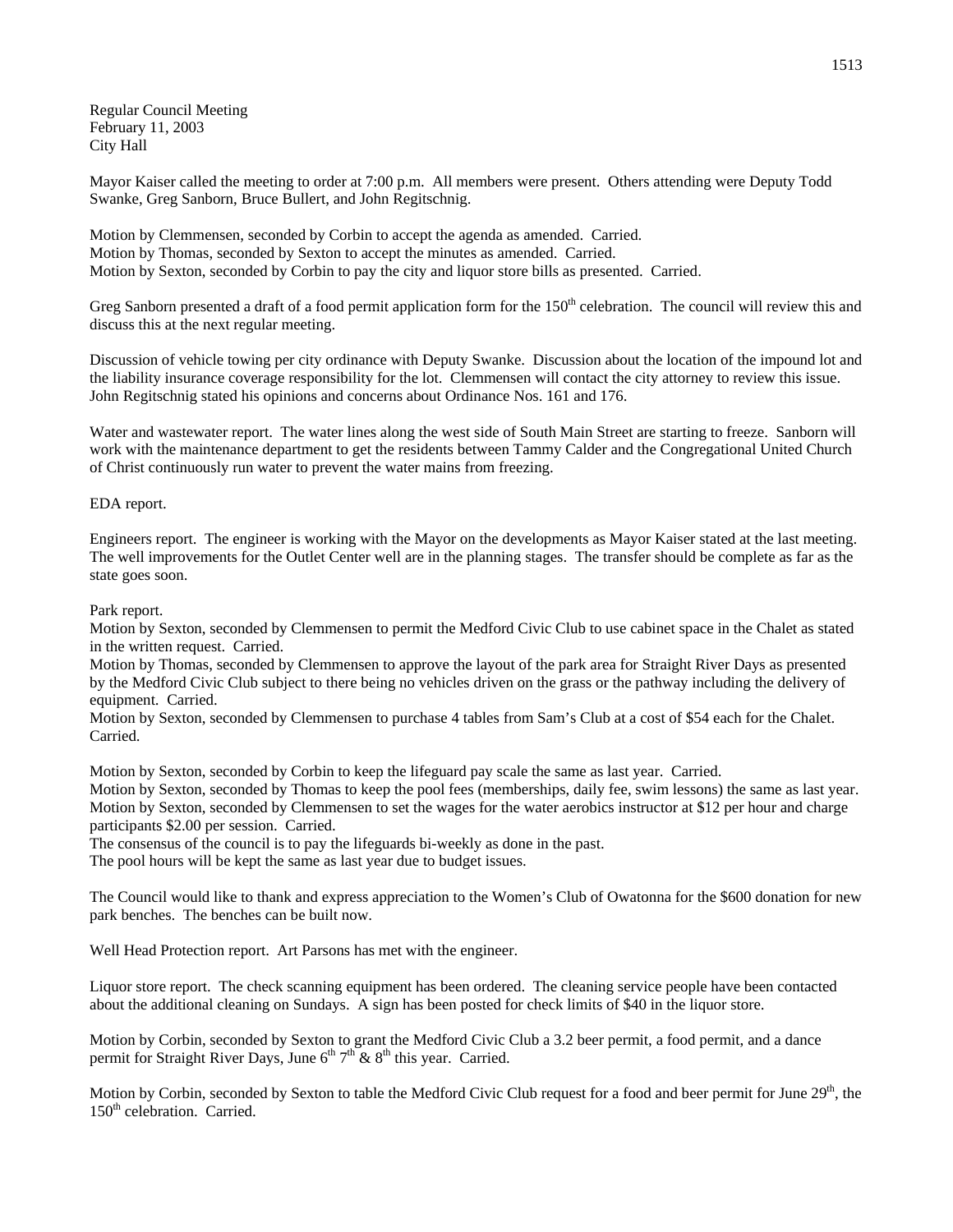Motion by Clemmensen, seconded by Corbin to send Sanborn to the Minnesota Clerk's & Finance Officers Conference and pay the registration and expenses. Carried.

Review of Ordinance No. 159, Organizational ordinance.

Motion by Thomas, seconded by Clemmensen to amend Ordinance No. 159 to reflect that there will be one regular council meeting per month held on the fourth Monday. For: Thomas, Clemmensen, Corbin, and Kaiser. Against: Sexton. Motion carried.

The next regular meeting will be February  $24<sup>th</sup>$  at 7:00 p.m.

Motion by Corbin, seconded by Clemmensen to adjourn at 8:07 p.m. Carried.

Minutes approved at \_\_\_\_\_\_\_\_\_\_\_\_\_\_\_\_\_\_\_\_\_\_\_\_\_\_\_\_\_\_\_\_\_\_\_\_\_\_\_\_\_ meeting.

| Submitted |  |  |
|-----------|--|--|
|-----------|--|--|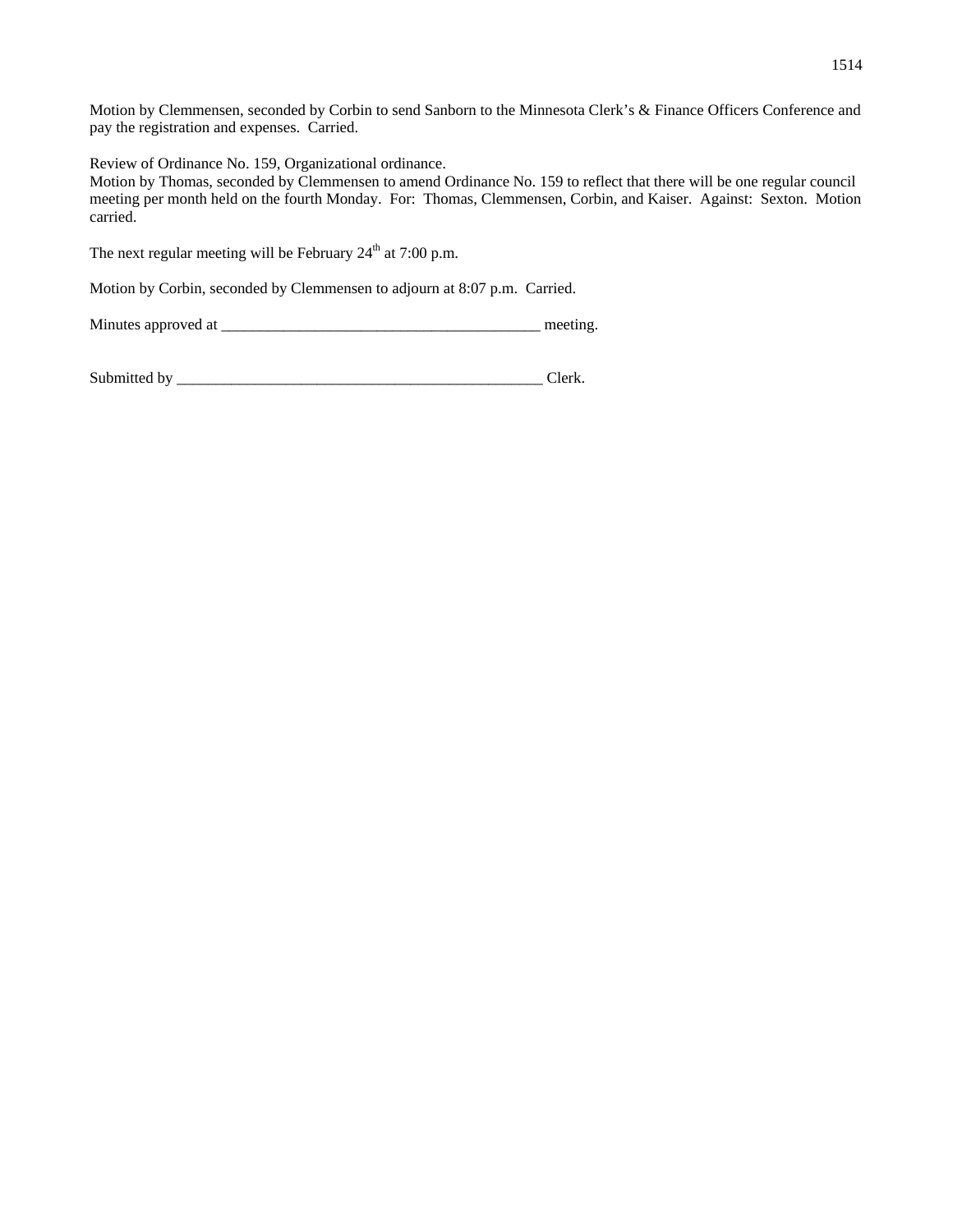Regular Council Meeting February 24, 2003 City Hall

Mayor Kaiser called the meeting to order at 7:00 p.m. Council member Thomas was absent. Others attending included Lyle Tuttle, Pat Merritt, Bruce Bullert, Dorian Cornelius, Todd Kavitz, Josh Christenson, Deb Mienke, Anna Brady, and Lois Nelson.

Motion by Corbin, seconded by Clemmensen to accept the agenda as amended. Carried. Motion by Corbin, seconded by Sexton to accept the minutes as presented. Carried. Motion by Sexton, seconded by Corbin to pay the city and liquor store bills as presented. Carried.

Concerns from the general public. Pat Merritt presented 3' X 5' flags donated by the American Legion Post #77. A 4' X 6' flag could be acquired for an approximate cost of \$42 from the Legion. The Council are very appreciative to the Legion Club for the flags.

Planning & Zoning report. The planning & zoning expressed questions and concerns about metal or pole sheds being built in Medford. This type of building is not specifically regulated by ordinance and the council has not intention of changing the ordinance at this time.

Discussion of the request from Deb Meinke. The attorney, zoning chair, and Ms. Meinke will look at the ordinance book and come back to the council with findings.

Engineers report.

Jones 3<sup>rd</sup> Addition street improvement project. Motion by Clemmensen, seconded by Sexton to adopt a resolution approving the plans & specs and calling for bids for the Jones 3<sup>rd</sup> Addition Street Improvements. Carried.

Oakridge Bluffs 4<sup>th</sup> Addition. A draft of a feasibility study was presented to the council. Discussion of the proposed development followed. The developers included a petition for improvements and a petition for annexation from Lyle Tuttle. Both petitions were withdrawn from the council at this time. They will be discussed and reviewed at the March 11, 2003 council meeting.

Outlet Center well update. Bruce reported that the well is considered non-transient water system and as long as it serves commercial property it can be maintained as is until such a time as 15 residential homes or it is connected to the City water system..

Motion by Corbin, seconded by Clemmensen to maintain the existing water system at the outlet center at this time as recommended by city engineer Bruce Bullert. Carried.

Development issues will be on the agenda for the March  $11<sup>th</sup>$  meeting including the impact developments will have on the city, the timing of development and looking forward  $5 - 10 - 15$  years for the city.

Attorney and zoning chair reviewed the ordinance for home occupation and the ordinance said that only the occupant of a dwelling could run a business in the home.

Street report. Towed car storage. Nothing new, this is being researched yet. The banners for the  $150<sup>th</sup>$  Celebration are up.

Park report. Options for a pool manager are being researched.

Sexton expressed sanitation concerns for the  $150<sup>th</sup>$  Celebration. Medford Area Historical League will be contracting for dumpsters and portable toilets for the celebration.

Liquor store. The issues discussed at the last meeting have been addressed at the bar. Corbin will review the budget for 2002 with the staff.

Medford Area Historical League requested the pre-approval of 10 food permits for the 150<sup>th</sup> Celebration in June. Motion by Clemmensen, seconded by Corbin to approve the MAHL request as stated and to transfer all permit fees to the MAHL. Carried.

The Medford Civic Club request for a food and beer permits for June 29<sup>th</sup> is still tabled.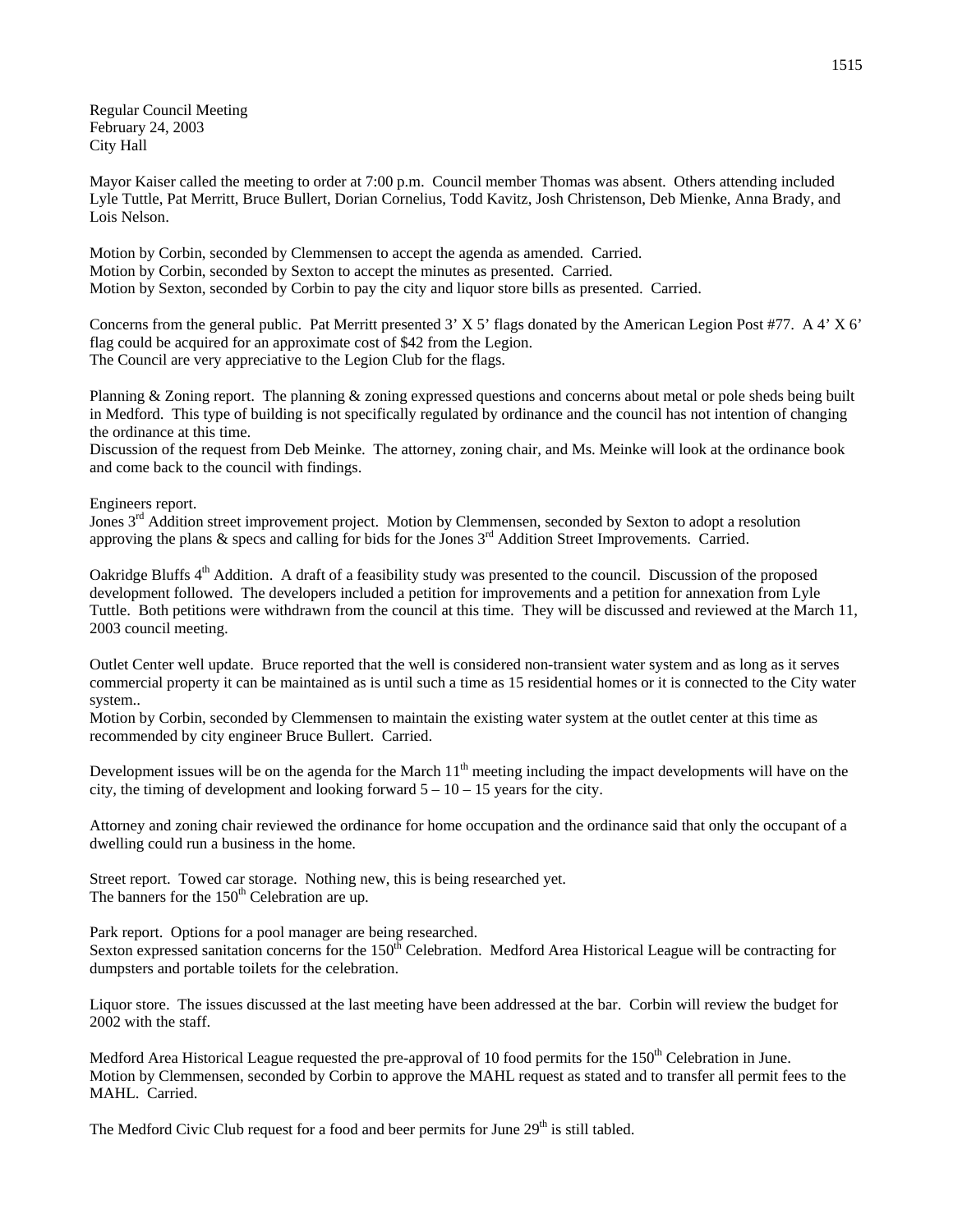Motion by Clemmensen, seconded by Sexton to accept as amended as the second reading of a proposed ordinance amending Ordinance No. 159. Carried.

Motion by Corbin, seconded by Clemmensen to adopt the proposed ordinance as amended, amending Ordinance No. 159. Carried.

Local Sales Tax. The city of Medford will be researching and requesting of the state legislature for a ½% local sales tax during this legislative session.

Review of the budget and the proposed state aid cuts. Motion by Sexton, seconded by Karow for the Mayor and Council to take a voluntary reduction of pay of \$25 per month. Carried.

The next meeting will be a special meeting on March 11, 2003, at 6:00 p.m.

Motion by Corbin, seconded by Sexton to adjourn at 8:35 p.m. Carried.

Minutes approved at the setting and the setting meeting.

Submitted by \_\_\_\_\_\_\_\_\_\_\_\_\_\_\_\_\_\_\_\_\_\_\_\_\_\_\_\_\_\_\_\_\_\_\_\_\_\_\_\_\_\_\_\_\_\_\_ Clerk.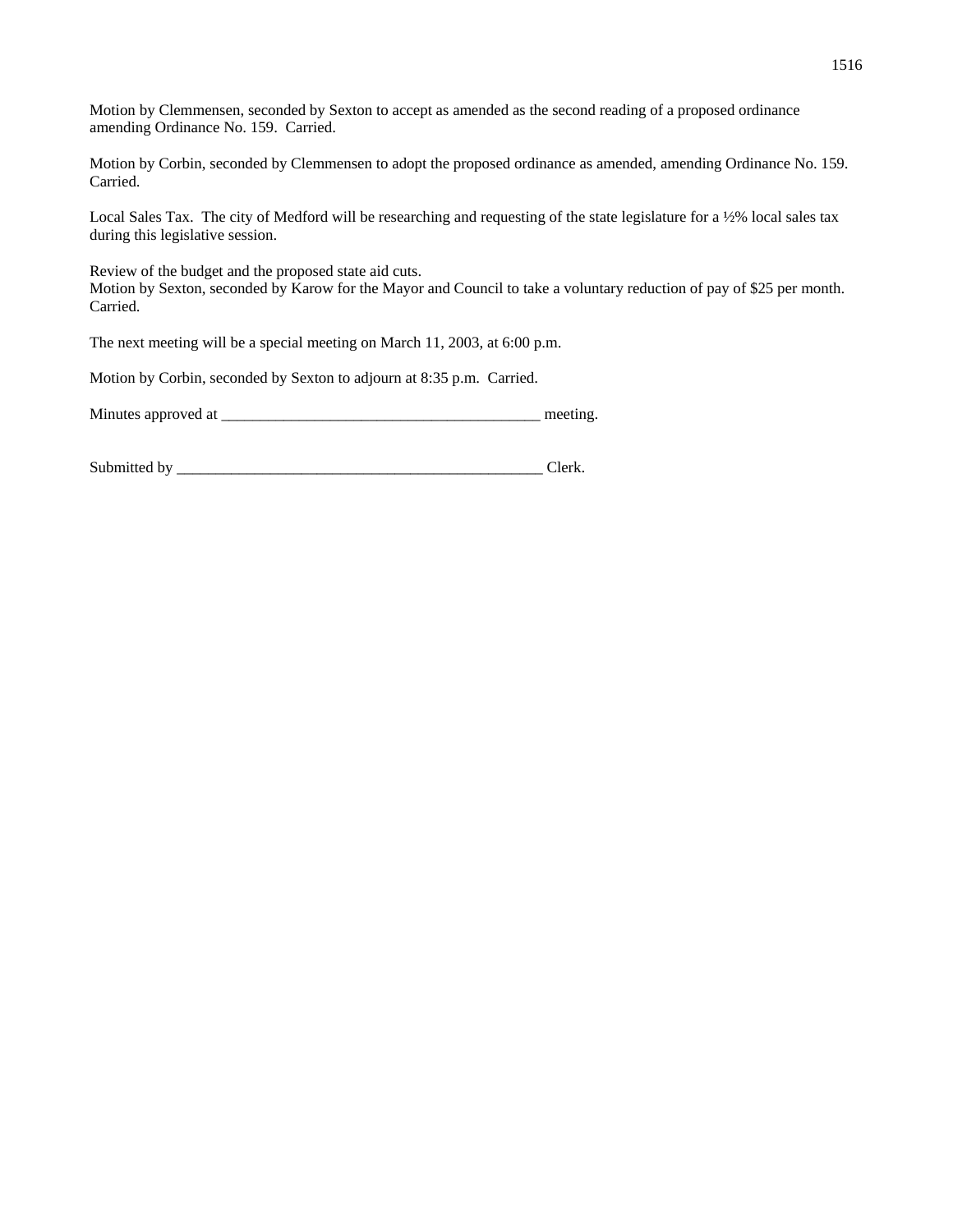Special Council Meeting March 11, 2003 City Hall

Mayor Kaiser called the meeting to order at 6:00 p.m. Council member Clemmensen was absent. Others attending were Greg Sanborn, Bruce Bullert, DeWayne Halverson, Todd Kavitz, Dorian Cornelius, Phil Heim, Ron Karow, Jodi Rogstad, Lyle Tuttle, Carla Davids, Ron Anderly, K Lynn Matthews, Kris Kadrmas, Lena Dahlin, Cassie Neumann, Noah Blum, Kyle Van Esch, Mark Percival, Sara Needham, Jessi Prondzinski, and Jake Hanson.

Motion by Corbin, seconded by Thomas to pay the city and liquor store bills as presented. Carried. Motion by Sexton, seconded by Corbin to authorize the clerk to pay the bill as listed on the pre approval list when received. Carried.

Development overviews and the potential impact on the wastewater treatment facility. Potential developments are as follows.

School additional parking lot at the new building site. The storm water outlet at the new school building site.

Oakridge Bluffs 4<sup>th</sup> Addition. This includes 13 lots in Oakridge and 6 lots plus the existing home site on the Tuttle property.

Met-Con development. The intent of Met Con is to have the project complete in 2003. The project consists of 12 lots for 24 townhouses and 2 commercial lots on the property that used to be the berry farm.

The impact of Met Con and Oakridge Bluffs 4<sup>th</sup> Addition on the wastewater treatment facility was discussed. The new facility plan has been approved by MPCA. The city is looking at funding options now. The plant is getting very close to capacity and is working a fine line for making permit.

Other development possibilities include the Girl Scout Camp, a light industrial area with a few possible locations, and the United Snack Group – Roger Hagen property. The last of which would need a lift station for the sanitary sewer. The existing athletic field and the existing school properties are also possibilities.

Break.

One funding source for the wastewater treatment facility that is being researched is a ½% sales tax. The city is asking the legislature to allow Medford to take this question to the voters of Medford.

Barta Property. Mayor Kaiser and Bruce Bullert met with the developers for this area 2 weeks ago. This development probably will not happen this year.

The possible realignment of County Road 12 west of the round-a-bout was mentioned. The City has not approached County officials with this idea.

The Furniture Outlet expansion is underway.

Other developments that are possible in the next 5 or so years are Oakridge Bluffs  $5<sup>th</sup>$  Addition and Green Lawn Estates. Both are single family lot developments.

Possible water tower sites on the hill were reviewed. This water tower would work with the Outlet Center water tower once the system was looped.

Steele County has rezoned the Sexton Property to industrial. This is the property to the north of Jim's Garbage Service building just outside of town.

The key to Medford's growth is the treatment plant. Developments that are upcoming are Oakridge Bluffs 4<sup>th</sup> Addition and the Roger Hagen & United Snack Group locations.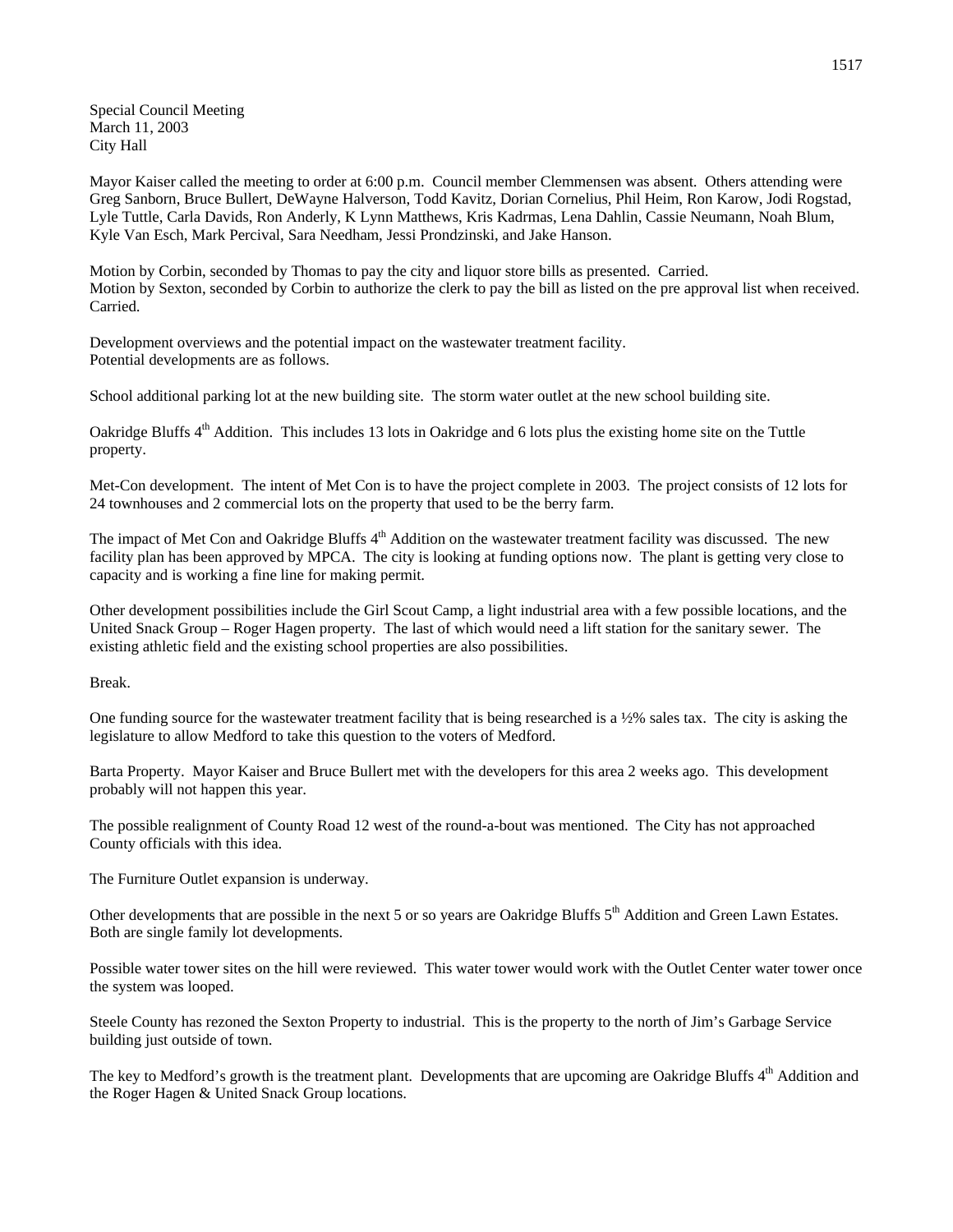The speed limit of County Road 12 past the new school will be discussed at the next meeting. A recommendation from the City Council will need to be given to Steele County.

There is a tour of the new school building on Monday at 6:30 p.m. for those interested.

Motion by Corbin, seconded by Thomas to adjourn at 8:25 p.m. Carried.

Minutes approved at \_\_\_\_\_\_\_\_\_\_\_\_\_\_\_\_\_\_\_\_\_\_\_\_\_\_\_\_\_\_\_\_\_\_\_\_\_\_\_\_\_ meeting.

Submitted by \_\_\_\_\_\_\_\_\_\_\_\_\_\_\_\_\_\_\_\_\_\_\_\_\_\_\_\_\_\_\_\_\_\_\_\_\_\_\_\_\_\_\_\_\_\_\_ Clerk.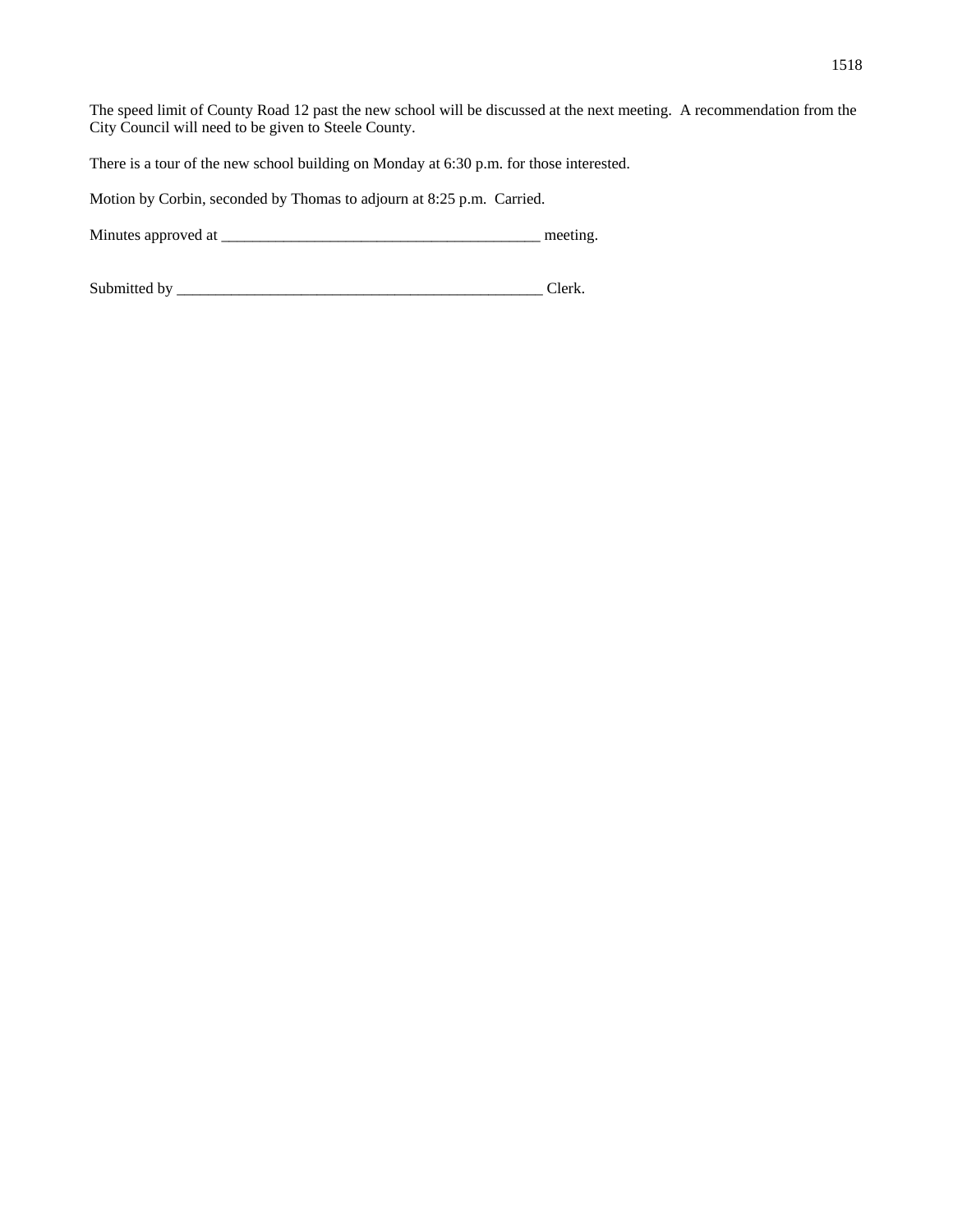Regular Council Meeting March 24, 2003 City Hall

Mayor Kaiser called the meeting to order at 7:00 p.m. All members were present. Others attending were Pam Kniefel, Bruce Bullert, Dave Maroney, Lyle Tuttle, DeWayne Halverson, Rick Hager, Greg Sanborn, Mark Rahrick, Todd Kavitz, Todd Peterson, Ron Karow, Rene Olson, Pat Olson, Lyle Tuttle, Kristin Matejcek, Mandi Bartsch, Morgan Thompson, Trisha Norland, and Bryce Bunkers.

Motion by Corbin, seconded by Sexton to accept the agenda as amended. Carried. Motion by Clemmensen, seconded by Thomas to accept the minutes as presented. Carried. Motion by Corbin, seconded by Thomas to pay the city and liquor store bills as presented. Carried.

Fire department report. Medford and Deerfield Townships fire protection contracts are up for renewal at the end of 2003. Motion by Corbin, seconded by Clemmensen to approve the proposed amounts for the fire protection contracts for 2003, 2004 and 2005. Carried.

Motion by Clemmensen, seconded by Corbin to approve the purchase of self contained breathing apparatus equipment as proposed by the fire department at an approximate cost of \$50,500. Carried.

Motion cy Corbin, seconded by Sexton to approve up to \$15,000 for communications equipment for the fire department. Carried.

The funds for the purchases of this new fire department equipment will come from the fire department equipment fund.

Engineers report. Jones 3<sup>rd</sup> Addition Street Improvements.

Motion by Thomas, seconded by Clemmensen to adopt a resolution accepting the bids and awarding the contract to Bituminous Materials in the amount of \$108,623.45. Carried. The project will start late April to early May.

There has been no information about the status of the local sales tax at this time.

Mayor Kaiser presented a Wastewater Treatment Facility Expansion Overview to the Council.

Park report.

Motion by Sexton, seconded by Thomas to allow the memorial for the benches as presented. Carried.

Motion by Sexton, seconded by Clemmensen to hire Pam Kniefel as the pool coordinator at a rate of \$10.50 per hour. Carried.

Motion by Corbin, seconded by Sexton to maintain the pool daycare policy as in 2002. Carried.

Planning & Zoning report.

The Council would like to thank & recognize John Curran for over 20 years of service on the Planning & Zoning Board.

Tuttle petition for annexation.

Motion by Sexton, seconded by Corbin to acknowledge the receipt of the petition for annexation from Lyle Tuttle. Carried. Motion by Clemmensen, seconded by Kaiser to move forward with the Tuttle annexation and accept the amended petition for Improvements for Oakridge Bluffs 4<sup>th</sup> Addition. For: Sexton, Clemmensen, Kaiser. Against: Corbin , Thomas. Motion carried.

The next steps for Oakridge Bluffs  $4<sup>th</sup>$  Addition were discussed.

Water/Wastewater report.

Water billing adjustments will be done jointly between Karen Rene and Thomas.

A policy for softener salt allowance for people required to run water will be reviewed at the next meeting. Persons along Main Street South will continue to run water.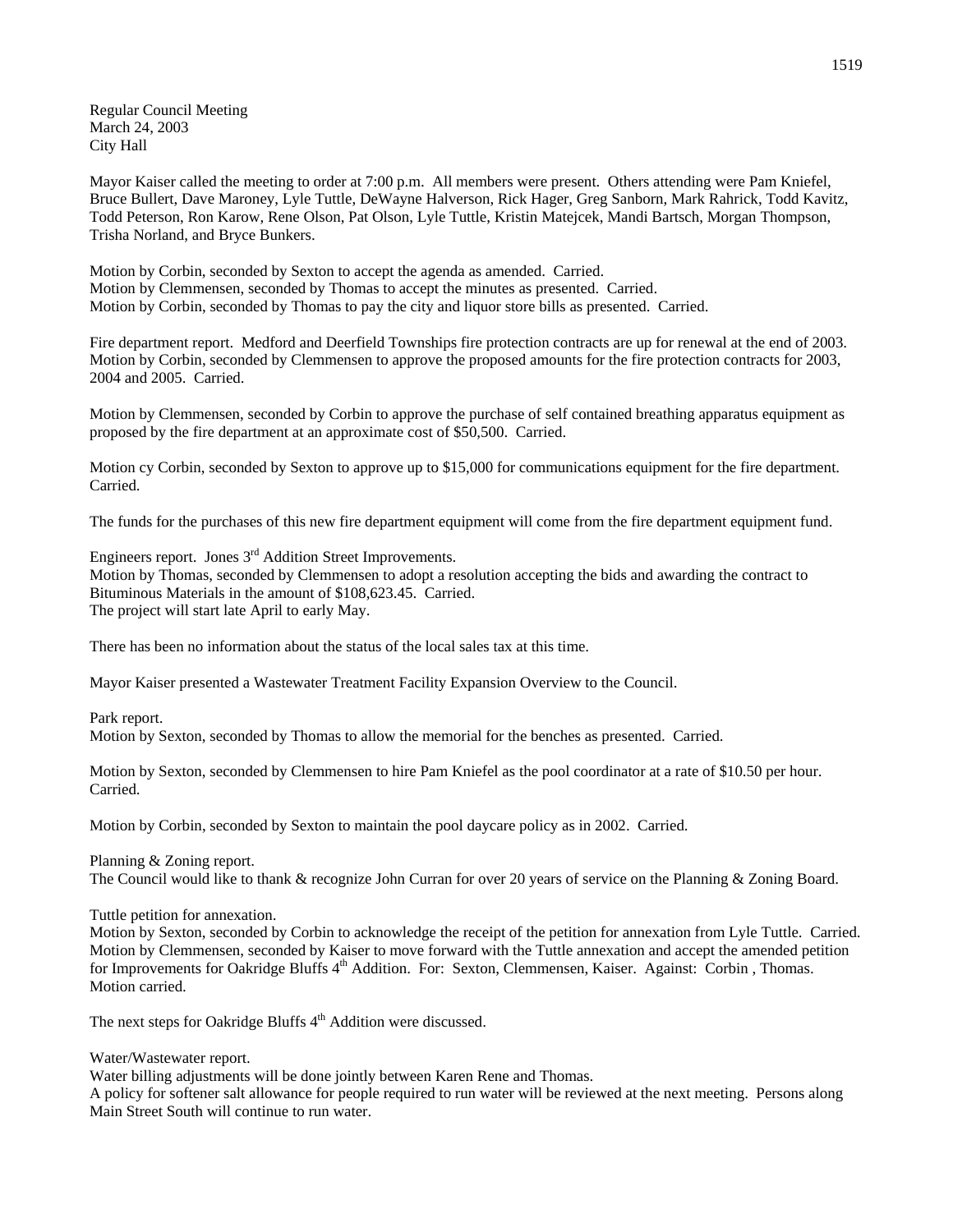Streets report. Work is continuing on the towing & storage facility agreement.

Liquor store report.

Motion by Corbin, seconded by Thomas to withdraw the agreement for cleaning at the muni by Jill Olson and Lisa Thoreson. Carried.

Job descriptions for the bartenders should include cleaning responsibilities.

Motion by Sexton, seconded by Thomas to authorize 1 person to attend the Banyon training seminar at a cost of \$35. Carried.

Motion by Clemmensen, seconded by Corbin to request from Steele County to reduce the speed limit from 6<sup>th</sup> Street SE to Cedar Avenue from 55 mph to 45 mph. Carried.

Motion by Corbin, seconded by Clemmensen to allow the Turkey Store to use the council chambers for a meeting place as long as it does not interfere with City business. Carried. Thomas abstained.

Motion by Clemmensen, seconded by Corbin to adjourn at 9:35 p.m. Carried.

Minutes approved at \_\_\_\_\_\_\_\_\_\_\_\_\_\_\_\_\_\_\_\_\_\_\_\_\_\_\_\_\_\_\_\_\_\_\_\_\_\_\_\_\_ meeting.

Submitted by \_\_\_\_\_\_\_\_\_\_\_\_\_\_\_\_\_\_\_\_\_\_\_\_\_\_\_\_\_\_\_\_\_\_\_\_\_\_\_\_\_\_\_\_\_\_\_ Clerk.

Board of Appeal & Equalization April 16, 2003 City Hall

Mayor Kaiser called the meeting to order at 7:00 p.m. All members were present. Others attending were Glen Purdie, Theresa Landher, Shirley Jeno, and Lois Nelson.

The purpose of this meeting is to allow property owners the opportunity to review the market values for tax purposes as set by the Steele County Assessors office.

Glen Purdie explained the process for evaluating properties and the process to appeal values. Medford residential values were increased by 10%; apartments increased by 8%; commercial properties were not increased.

Robert Barbeau called the Assessors office today with a question. Shirley Jeno questioned her value because it is \$5,000 more than they purchased the property for in January of this year.

Lois Nelson questioned when representatives from the Assessors office would be through the Medford properties again. Glen stated that they were 3 people short in the office as this time.

Motion by Corbin, seconded by Sexton to continue the Board of Appeal & Equalization to the April 28, 2003 Regular Council meeting. Carried.

Minutes approved at \_\_\_\_\_\_\_\_\_\_\_\_\_\_\_\_\_\_\_\_\_\_\_\_\_\_\_\_\_\_\_\_\_\_\_\_\_\_\_\_\_ meeting.

| Submitted by |  |
|--------------|--|
|              |  |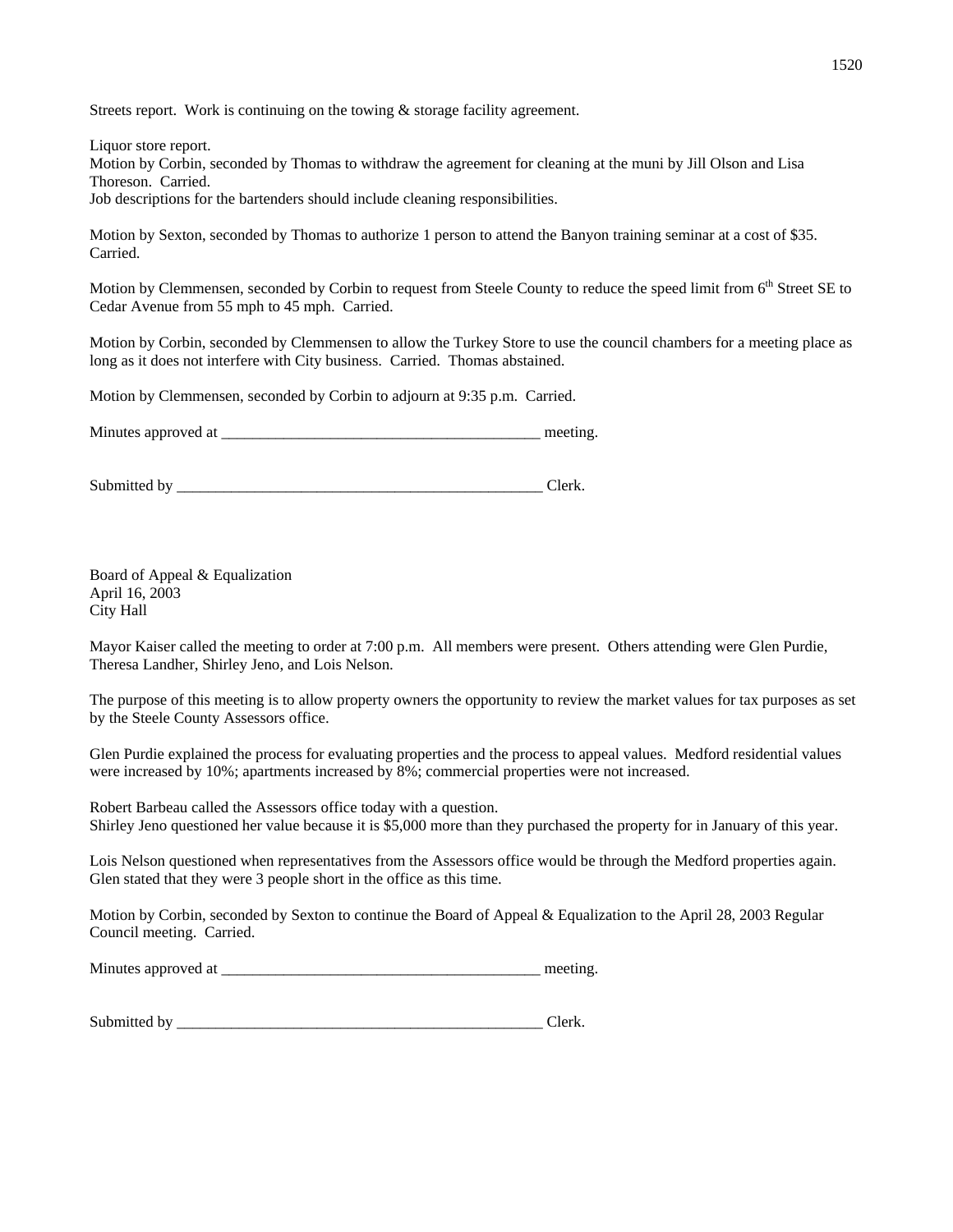Board of Appeal & Equalization Regular Council Meeting April 28, 2003 City Hall

Mayor Kaiser called the meeting to order at 7:00 p.m. All members were present. Others attending were Kyle Meyers, Pat Merritt, Todd Peterson, Glen Purdie, Rick Hager, Greg Sanborn, Carol & Steve Pumper, Amanda Waterstraat, Morgan Waterstraat, Mark Rahrick, Todd Kavitz, Lois Nelson, Bruce Bullert, and Lyle Tuttle.

The Board of Appeal & Equalization Continuation was opened. Glen Purdie presented recommendations from the assessors office. Motion by Corbin, seconded by Sexton to approve the changes to property values as recommended by Steele County Assessors office. Carried. Motion by Corbin, seconded by Clemmensen to close the Board of Appeal and Equalization. Carried.

Mayor Kaiser called the regular council meeting to order at 7:05 p.m.

A 5 minute recess was called by the Mayor.

Motion by Corbin, seconded by Clemmensen to accept the agenda as amended. Carried. Motion by Thomas, seconded by Corbin to accept the minutes as presented. Carried. Motion by Clemmensen, seconded by Corbin to pay the city and liquor store bills as presented. Carried.

Kyle Meyers, Abdo Eick & Meyers, presented the Audit report to the Council.

Fire department report.

Motion by Clemmensen, seconded by Corbin to accept the 5 fire fighters recommended by the Fire Chief, Rick Hager. Carried.

Planning & Zoning report.

Motion by Thomas, seconded by Clemmensen to accept as the first reading of a proposed light industrial ordinance. Carried.

Motion by Corbin, seconded by Clemmensen to approve the request by the Pumpers for the placement of a manufactured home at 202 2<sup>nd</sup> Avenue NE. Carried.

Planning & Zoning reviewed the conditional use permits issued in the City of Medford.

Engineers report.

A feasibility study for Oakridge Bluffs 4<sup>th</sup> Addition was presented by Bruce Bullert.

Motion by Sexton, seconded by Thomas to adopt a resolution receiving the report and declaring the project feasible. Motion tabled for amended wording.

Park report.

Motion by Corbin, seconded by Sexton to set the family swim lesson rate at 3 or more kids (change from 4). Carried.

Motion by Sexton, seconded by Thomas to amend the motion adopting a resolution receiving the report and include #4 as read by the engineer. Carried.

Motion by Clemmensen, seconded by Sexton to adopt a resolution ordering the improvements and setting a bid letting date for Oakridge Bluffs 4<sup>th</sup> Addition. Carried.

A draft of the developers agreement for Oakridge Bluffs  $4<sup>th</sup>$  addition was presented to the Council. Action will be taken at the next meeting.

Water/Wastewater report.

Motion by Thomas, seconded by Corbin to adopt the frozen water line policy as presented. Carried.

Motion by Thomas, seconded by Clemmensen to hire Watertower Paint & Repair Co to clean the city water towers at a cost of \$1,000 each. Carried.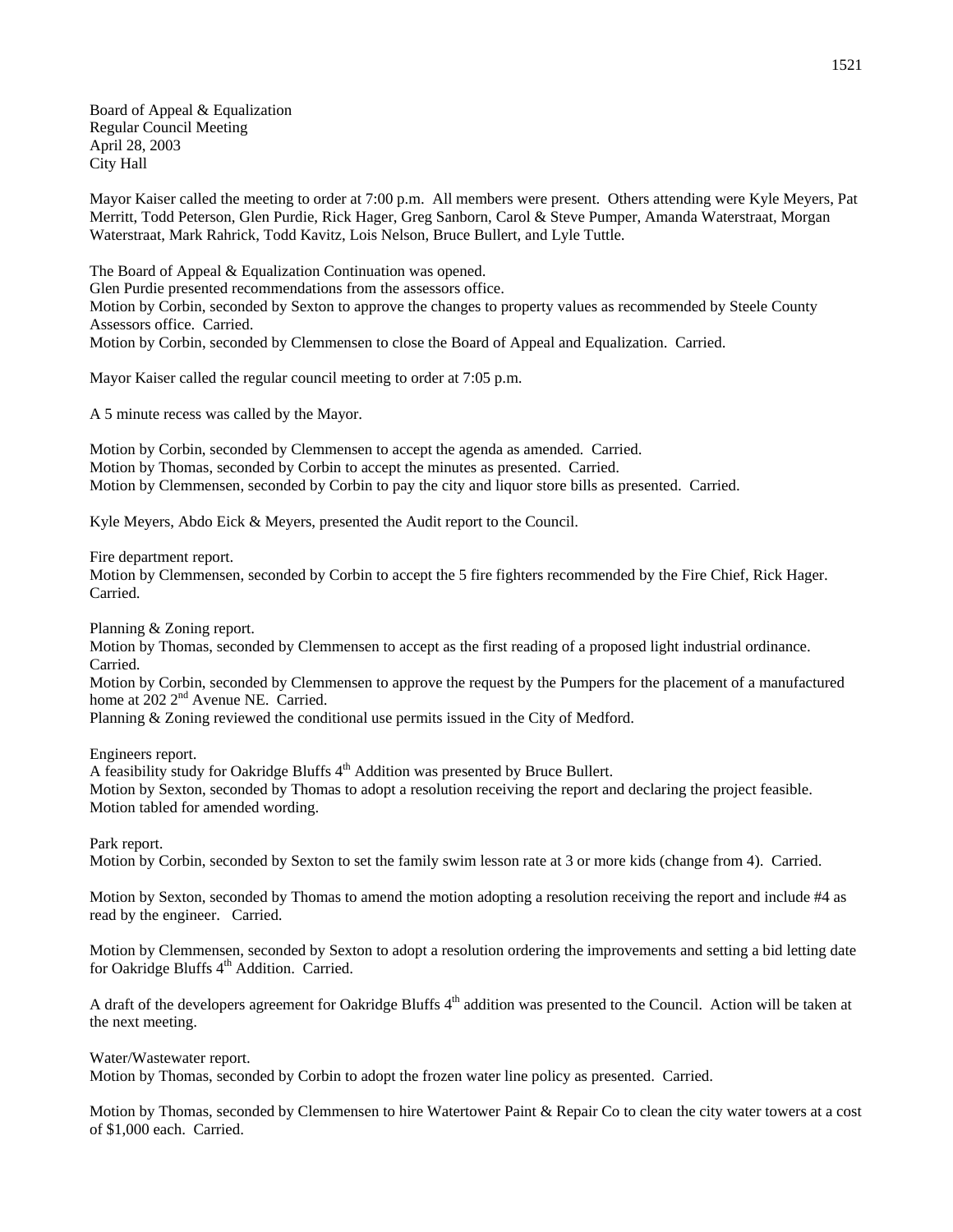Discussion of the sanitary sewer lines and the cost estimates for cleaning them Motion by Thomas, seconded by Clemmensen to hire Braun Pump & Controls to run a scope through the line from the main lift station to the plant at a cost of \$1,000. Carried.

The contract with Aramark Uniform Service is being reviewed for possible cost saving.

Street report. A draft policy will be reviewed at the next meeting for towed cars. The park parking lot needs patching. The power line to the park restrooms is not working.

Park report continued.

Motion by Sexton, seconded by Clemmensen to renew the contract with Straight River Enterprises for general yard care on city properties. Carried.

Discussion of the compost site and the problems Jim's Garbage Service is having with people dropping off materials as all hours. This will be discussed further at a later meeting.

Economic Development Authority report.

Motion by Corbin, seconded by Thomas to authorize the EDA to send out Requests for Proposals for development. Carried.

A letter has been sent to the County Commissioners requesting a reduced speed limit by the new school.

Mayor Kaiser testified for a local sales tax for Medford at a Senate Committee. More information about the status of this issue will be given at the next meeting.

The next regular meeting will be May 20, 2003, at 7:00 p.m. Change due to Memorial Day Holiday.

A special meeting will be held on Friday, May 2, 2003, at 1:00 p.m. This will be a closed meeting for the preliminary consideration for irregularities in accounting at the Medford Liquor Store.

Motion by Clemmensen, seconded by Corbin to adjourn at 8:49 p.m. Carried.

Minutes approved at the setting and the setting meeting.

Submitted by \_\_\_\_\_\_\_\_\_\_\_\_\_\_\_\_\_\_\_\_\_\_\_\_\_\_\_\_\_\_\_\_\_\_\_\_\_\_\_\_\_\_\_\_\_\_\_ Clerk.

Special Council Meeting May 2, 2003 City Hall

Mayor Kaiser called the meeting to order at 1:00 p.m. All members were present. Mark Rahrick, City Attorney, was also present. Randy Hrdlichka was present at the end of the meeting.

The purpose of this meeting is to discuss the irregularities in accounting at the Medford Liquor Store.

The Meeting was closed. The meeting was opened.

Mr. Hrdlichka was given a written notice for a pre-termination hearing scheduled for Thursday, May 8, 2003 at 8:00 a.m.

Motion by Corbin, seconded by Thomas to adjourn at 1:36 p.m. Carried.

Minutes approved at \_\_\_\_\_\_\_\_\_\_\_\_\_\_\_\_\_\_\_\_\_\_\_\_\_\_\_\_\_\_\_\_\_\_\_\_\_\_\_\_\_ meeting.

Submitted by \_\_\_\_\_\_\_\_\_\_\_\_\_\_\_\_\_\_\_\_\_\_\_\_\_\_\_\_\_\_\_\_\_\_\_\_\_\_\_\_\_\_\_\_\_\_\_ Clerk.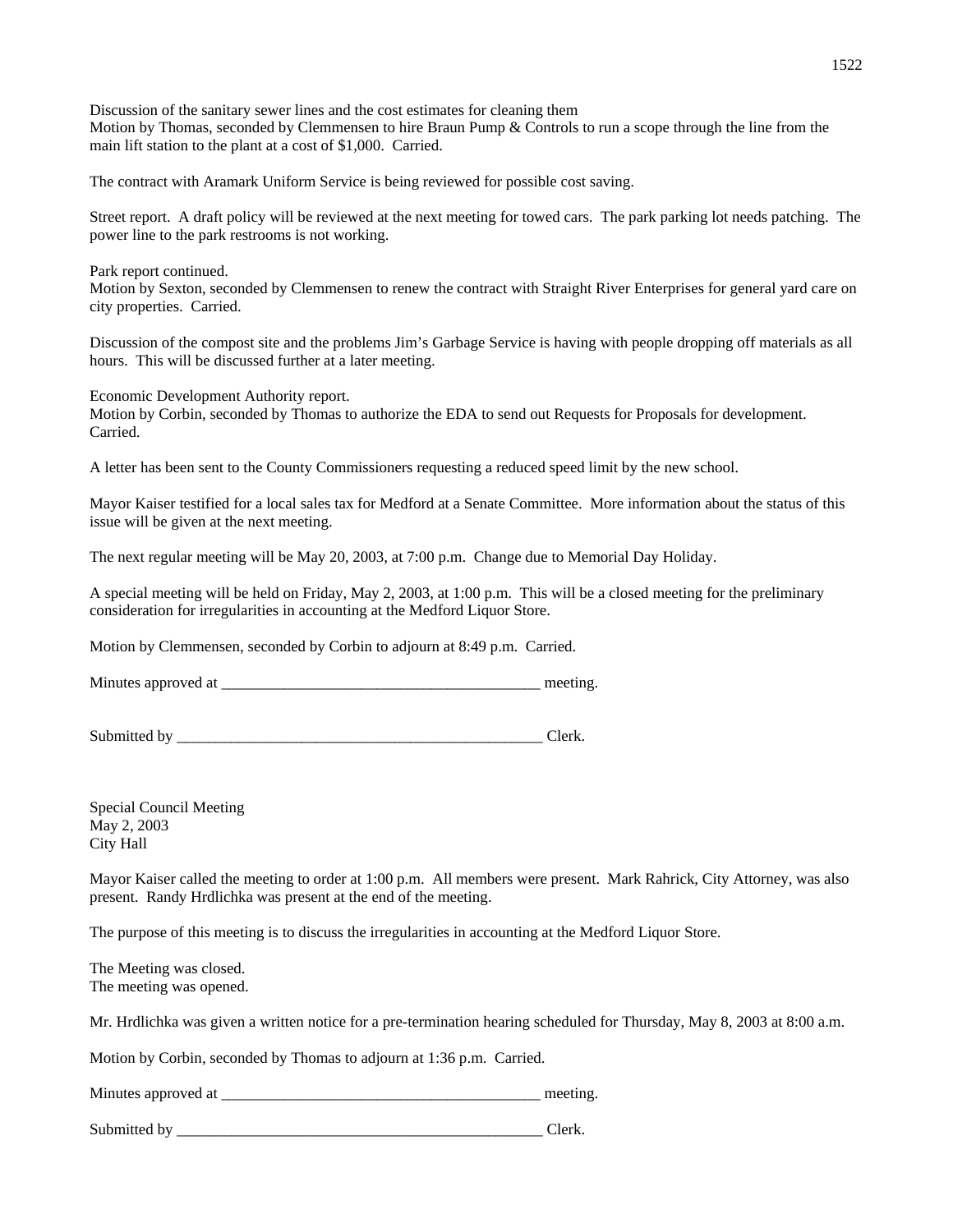Pre-termination Hearing May 8, 2003 City Hall

Mayor Kaiser called the meeting to order at 8:00 a.m. All members were present. Others attending were Mark Rahrick, Randy Hrdlichka, Brenda McGivney, Kathy Reese, and Jacki Butler.

The purpose of this hearing is to review the issues at the Municipal Liquor Store and the management thereof. The notice of the pre-termination hearing was discussed and Mr. Hrdlichka was given an opportunity to respond.

Mr. Hrdlichka presented a written resignation.

5 minute break.

Motion by Corbin, seconded by Thomas to accept the immediate resignation of Randy Hrdlichka as liquor store manager. Carried.

Motion by Corbin, seconded by Sexton to adjourn at 8:23 a.m. Carried.

Minutes approved at \_\_\_\_\_\_\_\_\_\_\_\_\_\_\_\_\_\_\_\_\_\_\_\_\_\_\_\_\_\_\_\_\_\_\_\_\_\_\_\_\_ meeting.

Submitted by \_\_\_\_\_\_\_\_\_\_\_\_\_\_\_\_\_\_\_\_\_\_\_\_\_\_\_\_\_\_\_\_\_\_\_\_\_\_\_\_\_\_\_\_\_\_\_ Clerk.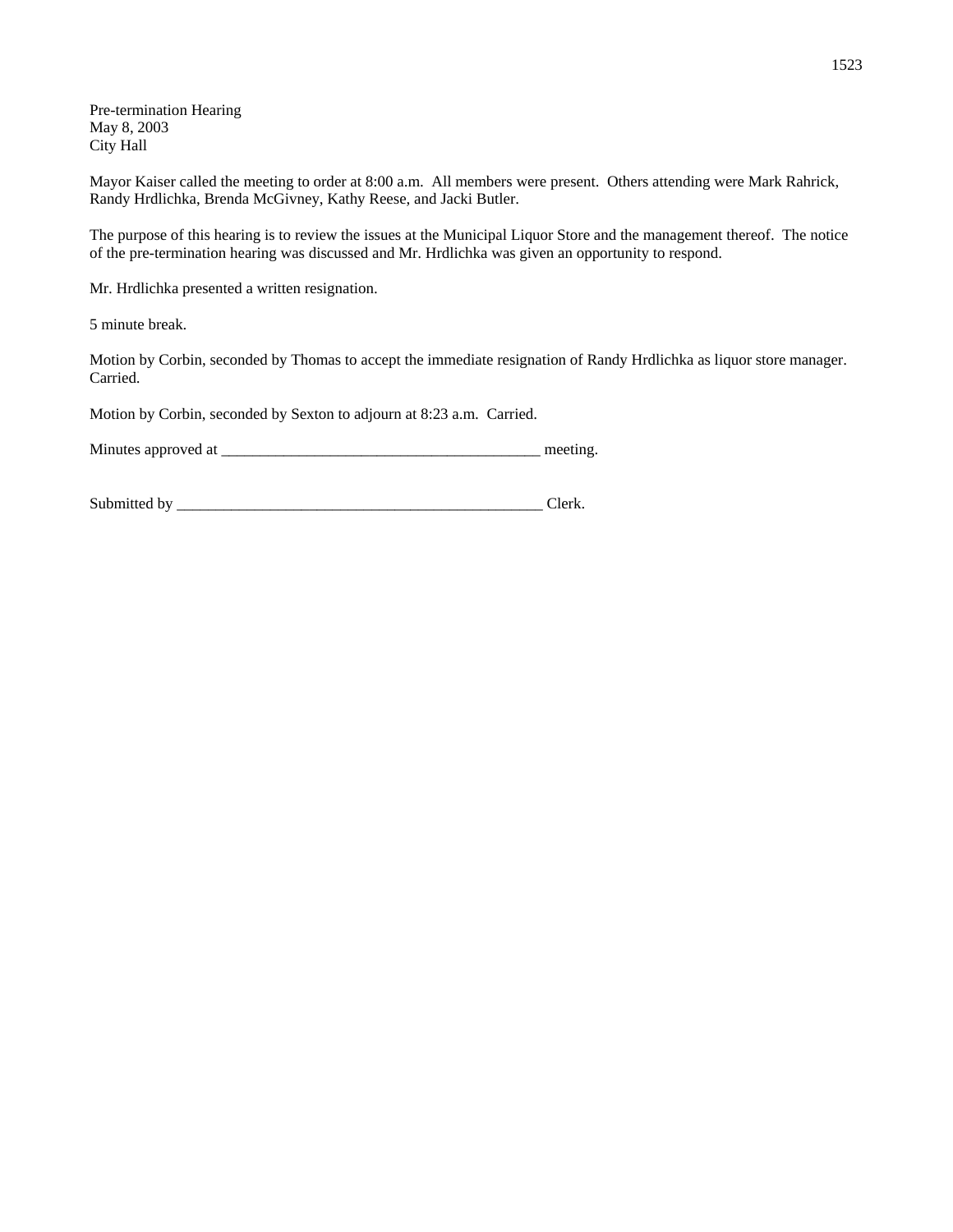Regular Council Meeting May 20, 2003 City Hall

Mayor Kaiser called the meeting to order at 7:00 p.m. All members were present. Others attending were Troy Zheinski, DeWayne Halverson, Mark Rahrick, Tony Durand, Jim Thon, Gary Hanson, Phil Heim, Jim Johnson, and Lois Nelson.

Motion by Corbin, seconded by Sexton to accept the agenda as amended. Carried. Motion by Clemmensen, seconded by Thomas to accept the minutes as amended. Carried. Motion by Corbin, seconded by Thomas to authorize the Clerk to pay the bills at the end of the month. Carried.

Members of the Medford School Board along with Gary Hanson, School Superintendent, presented cost estimates for the extending of Woodland Trail for access to the additional parking area at the School. The School is requesting the extension of Woodland Trail to be done. The City's position has been to not participate in the cost to extend Woodland Trail. Discussions of the existing school building have been ongoing between the school board and the city council for the last year.

The city has some trees that are available to the school for transplanting. The only cost for the school would be to transplant them.

Met-Con is requesting to hire Community Partners Designs to do the engineering for their development project on the west side of the city. There would be a conflict of interest for the City Engineer to do this project. Met-Con withdrew their request.

Oakridge Bluffs 4<sup>th</sup> Addition.

The developers agreement was reviewed. There will be verbiage added for sump pump services. The agreement will be reviewed at the next meeting. The plat will be reviewed at the same time as the developers agreement. Motion by Corbin, seconded by Thomas to adopt a resolution approving the plans and ordering the advertisement for bids. Carried.

Jones 3<sup>rd</sup> Addition Street Project. The preconstruction meeting will be held soon.

There is some patching and repair work needed at the parking lot for Straight River Park. Bruce will look at this area to get cost estimates.

Planning & Zoning report.

Motion by Clemmensen, seconded by Corbin to grant a 15 foot variance to James Johnson for a garage addition. Carried.

The food stand permit request from Paul Bunyon Foods was withdrawn late this afternoon.

Planning & Zoning questioned the attorney about manufactured homes.

Water Wastewater report.

Motion by Thomas seconded by Clemmensen to clean the sanitary sewer lines as recommended by the wastewater department at an approximate cost of \$1,500. Carried.

The contract with Aramark Uniform Services can be terminated. Discussion of a clothing allowance to replace this.

A tile line will be installed and connected to the storm water line at the owners expense. This is for the lot on Woodland Trail nearest the path.

Motion by Thomas, seconded by Clemmensen to purchase a 1989 model, 18 horsepower Wheel Horse lawn mower with a rear discharge at a price of \$2,000; and to sell the old mower, snow blades, and blower attachments. Carried.

Streets report. The car towing issue is still being worked on.

Park report.

Motion by Sexton, seconded by Corbin to purchase the garbage can lids as recommended by the park board. Carried.

The compost side was mentioned.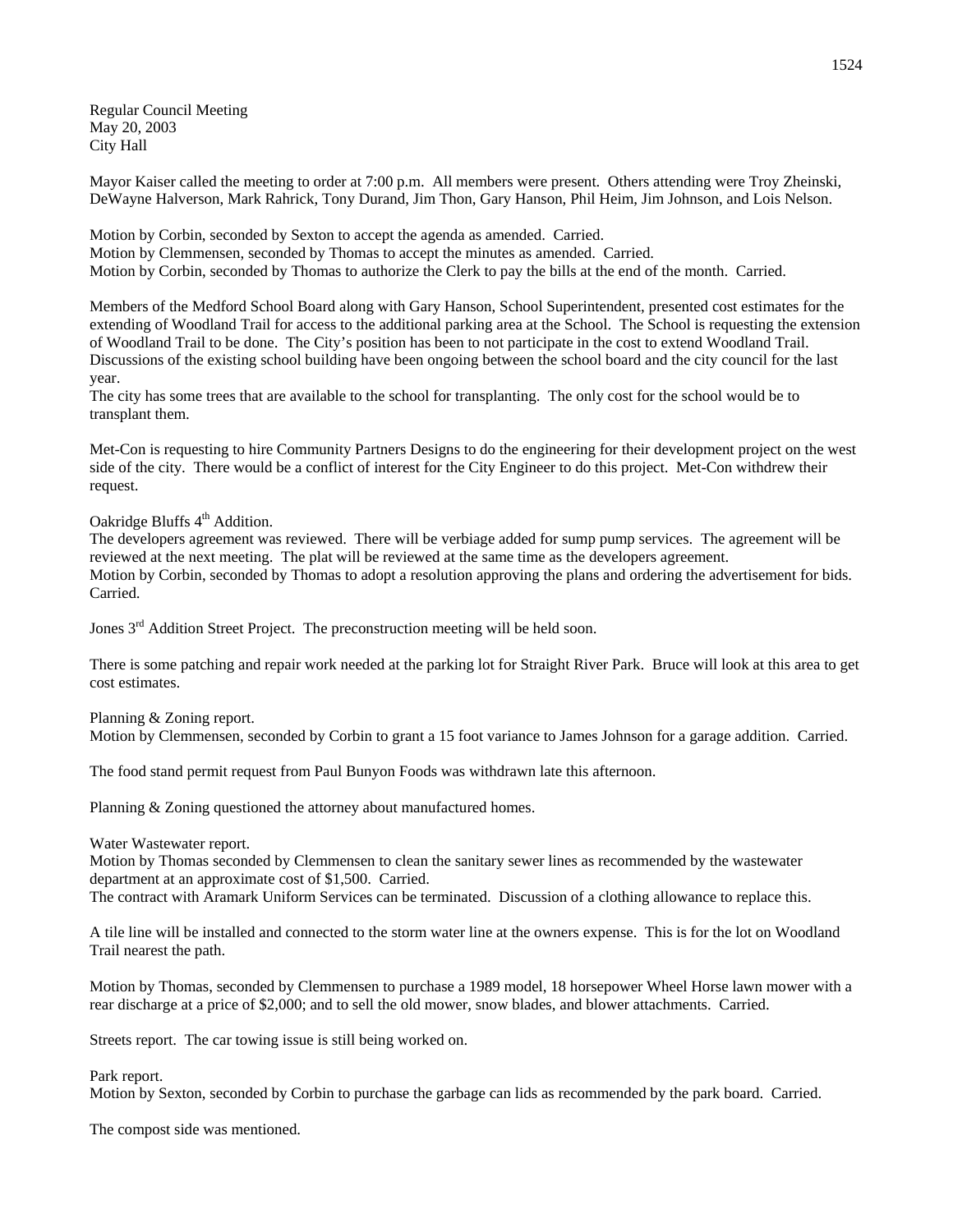EDA report. The RFP results will be reported at the next regular meeting.

Liquor Store report.

Brenda McGivney is the acting manager until the application process completed. Motion by Corbin, seconded by Sexton to set Brenda's wages to match the previous manager hourly rate and to be retroactive to May 2, 2003, when she was appointed. Carried.

Quotes for a new cash register system for the liquor store will be reviewed at the next meeting. Corbin gave an update of the new gun law and how this may affect the liquor store. The liquor store has lost 4 bartenders since the change in management.

Lois Nelson gave an update of the  $150<sup>th</sup>$  Celebration agenda.

Motion by Sexton, seconded by Corbin to accept as presented as the second reading of the proposed light industry ordinance. Carried.

Motion by Corbin, seconded by Sexton to adopt the proposed light industry ordinance. Carried.

Local sales tax update. As of last Friday, the bill was still alive in both the Senate and the House.

A request for a school athletic sign has been received. The park board will work with these people on this request.

Williams property update.

Motion by Corbin, seconded by Thomas to adjourn at 8:51 p.m. Carried.

Minutes approved at the setting and the setting meeting.

Submitted by Clerk.

Special Council Meeting June 10, 2003 City Hall

Mayor Kaiser called the meeting to order at 6:00 p.m. All members were present. Others attending were Brenda McGivney, Greg Sanborn, Bruce Bullert, and Ron Karow.

Motion by Corbin, seconded by Sexton to approve the agenda with the removal of the EDA and Zoning appointments. Carried.

Liquor Store Manager position. The process for interviewing and hiring for full time positions was discussed. The consensus of the council is to follow the same process as in the past. Interviews with the 3 finalists will be scheduled for Thursday, June 19, at 6:00, 6:30, and 7:00 p.m. with the full council in attendance.

EDA will be having a special meeting on Wednesday, June 25 at 5:00 p.m. to review the received Request for Proposals.

Discussion of the LGA cuts for this year. The proposed cuts from earlier this year were reviewed. These cuts should be enough to cover the LGA cuts.

Williams property update. The developers are proposing commercial and residential development. This development may be put on hold due to the wastewater treatment plant situation.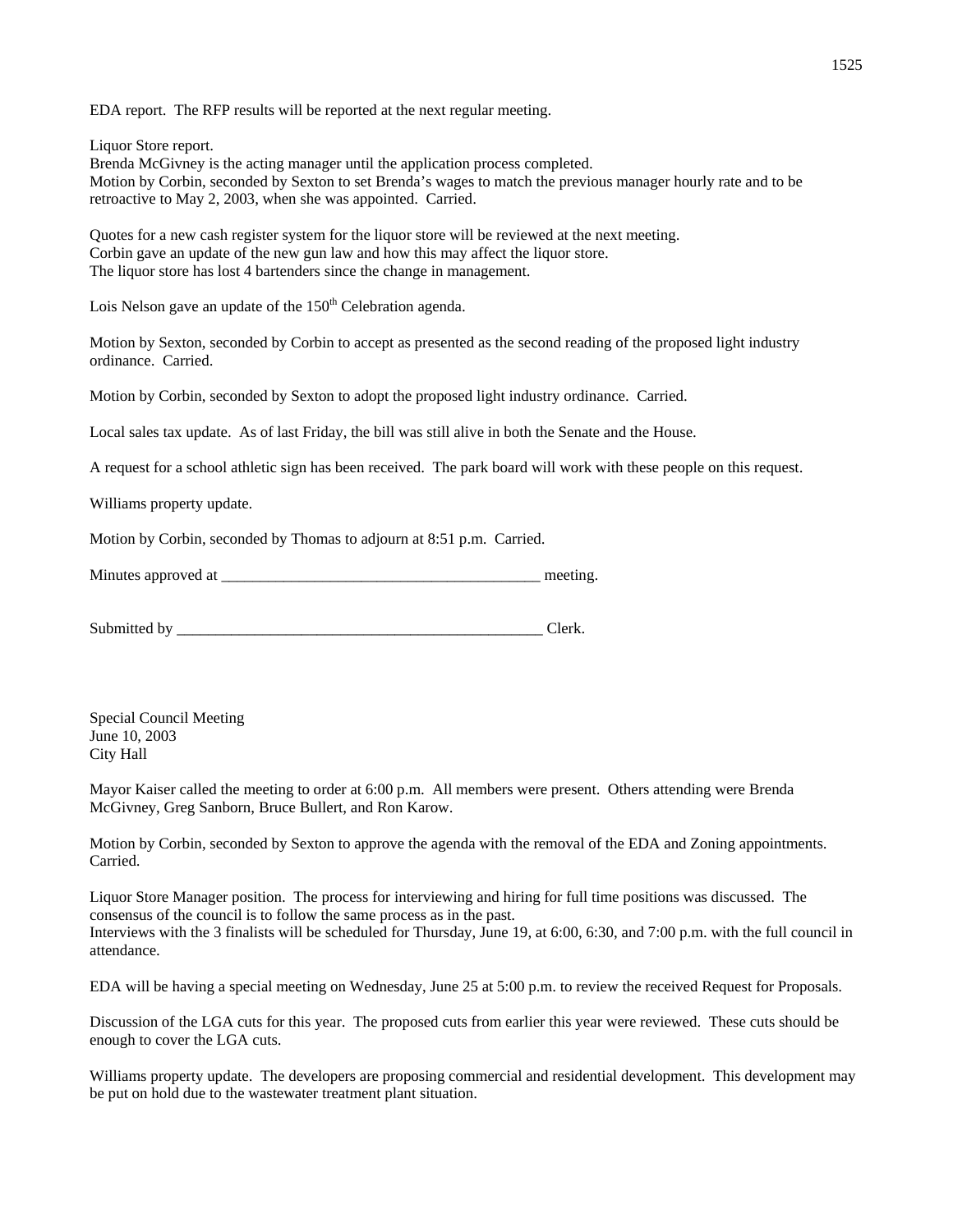Wastewater treatment plant funding. There will be no funding from the state for Medford this year. A subcommittee consisting of Bruce Bullert, Seth Peterson, Dorian Cornelius, and Danny Thomas will review the plant and options for the next 5 years while or until funding is available.

Intended Use Plan Request Letter.

Motion by Corbin, seconded by Clemmensen to request placement on the 2004 funding list for wastewater plant improvements with the Intended Use Plan Request Letter. Carried.

Motion by Corbin, seconded by Thomas to adjourn at 6:34 p.m. Carried.

Minutes approved at \_\_\_\_\_\_\_\_\_\_\_\_\_\_\_\_\_\_\_\_\_\_\_\_\_\_\_\_\_\_\_\_\_\_\_\_\_\_\_\_\_ meeting.

Submitted by \_\_\_\_\_\_\_\_\_\_\_\_\_\_\_\_\_\_\_\_\_\_\_\_\_\_\_\_\_\_\_\_\_\_\_\_\_\_\_\_\_\_\_\_\_\_\_ Clerk.

Special Council Meeting June 19, 2003 City Hall

Mayor Kaiser called the meeting to order at 6:00 p.m. All members were present. Others attending were Kristi Westberg, Becky Walderon, and Brenda McGivney.

The purpose of this meeting is to interview candidates for the position of Liquor Store Manager.

Kristi Westberg interview.

Becky Walderon interview.

Brenda McGivney interview.

Discussion of the interviews.

Motion by Corbin, seconded by Sexton to offer the position of Liquor Store Manager to Becky Walderon with a maximum salary of \$31,000 per year. Carried.

Motion by Corbin, seconded by Thomas to adjourn at 7:24 p.m. Carried.

Minutes approved at \_\_\_\_\_\_\_\_\_\_\_\_\_\_\_\_\_\_\_\_\_\_\_\_\_\_\_\_\_\_\_\_\_\_\_\_\_\_\_\_\_ meeting.

Submitted by \_\_\_\_\_\_\_\_\_\_\_\_\_\_\_\_\_\_\_\_\_\_\_\_\_\_\_\_\_\_\_\_\_\_\_\_\_\_\_\_\_\_\_\_\_\_\_ Mayor.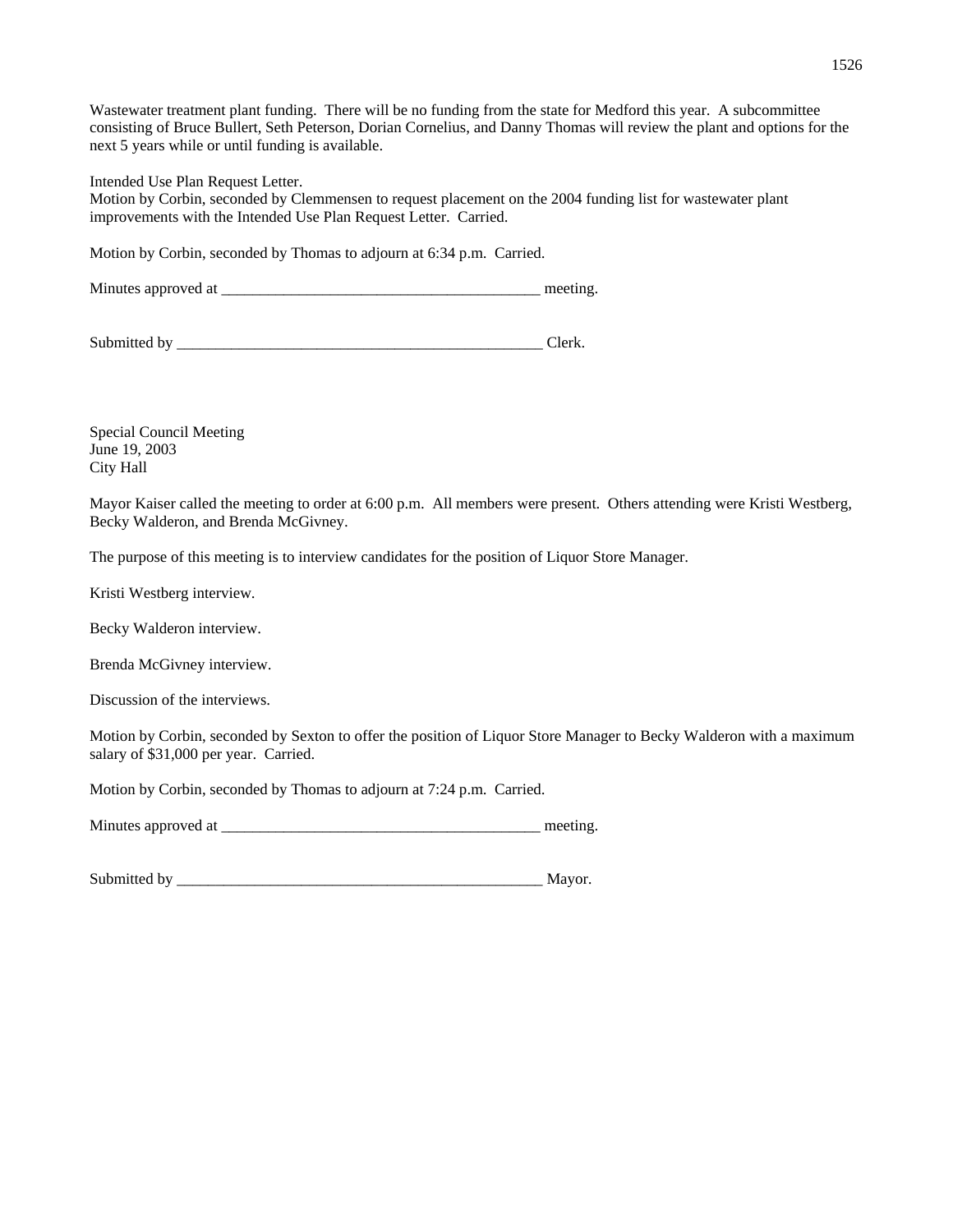Regular Council Meeting June 23, 2003 City Hall

Mayor Kaiser called the meeting to order at 7:00 p.m. All members were present. Others in attendance were Gary Bruggeman, Dewayne Halverson, Nick Goodnature, Shannon Conway, Darren Shaw, Jeff Beede, Chris Sierakowski, Tom Federly, Jason Born, Steven McMahan, Seth Peterson, Luella Heim, Edgar Burmeister, Margie Burmeister, Paul Ryan, Shelly Ryan, Paul Borash, Todd Kavitz, Mark Rahrick, Bruce Bullert, Mary Ruth, and Dorian Cornelius.

Motion by Corbin, seconded by Clemmensen to accept the agenda as revised. Carried Motion by Clemmensen, seconded by Corbin to accept the minutes as revised. Carried. Motion by Clemmensen, seconded by Corbin to authorize the Clerk to pay the bills at the end of the month. Carried.

Mary Ruth gave a presentation of a new non-profit organization called Senior Care Connection. The purpose of the group is to provide neighborly help and safety for senior citizens to remain at home longer to avoid premature nursing home placement. Mary indicated they were looking for volunteers from the community and also asked for their endorsement. Motion by Corbin, seconded by Clemmensen to endorse the Senior Care Connection's program. Carried.

Planning & Zoning Report. Variance request by Steve McMahan was reviewed. The Council requested additional information including a site plan for review at the next Council meeting.

Additional information is still coming in on the Jimmy Davis garage.

Jones  $3<sup>rd</sup>$  Addition - Discussions were held regarding possibly increasing the current driveway width from 26ft up to 30ft in the Jones 3<sup>rd</sup> Addition. Motion made by Sexton, seconded by Corbin, to form a committee of Thomas, Clemmensen, Bruce Bullert, and Dorian Cornelius to review individual requests and increase the widths at their discretion. Carried.

5-minute break.

Discussion regarding the request to reduce the speed limit by the new school. Speed study will be initiated by Gary Bruggeman and results will be back within 8-9 weeks.

City Engineer -

Wastewater Treatment Plant - Motion by Thomas, seconded by Clemmensen, to authorize Seth Peterson to negotiate with the MCPA regarding the treatment plant. Carried.

Oakridge Bluffs 4<sup>th</sup> Addition -

Motion by Clemmensen, seconded by Corbin, to adopt a resolution to approve final plat of the Oakridge Bluffs 4<sup>th</sup> Addition. Carried.

Motion by Corbin, seconded by Clemmensen, to enter into agreement with change to reduce park fees in the Oakridge Bluffs Developers Agreement from \$7,000 to \$6,000. Carried.

Motion by Corbin, seconded by Sexton, to adopt a resolution to accept bid from Niles-Wiese Construction for Oakridge Bluffs 4<sup>th</sup> Addition project. Carried.

Motion by Thomas, seconded by Corbin, to adopt adjusted water/sewer fees (Resolution 2003) from \$861 to \$1,400 each for residential developments. Carried.

Water & Sewer Report –

Motion by Thomas, seconded by Corbin, to accept uniform allowance of \$600.00 per person/per year, which includes 3 sweatshirts and 3 t-shirts. Carried.

Aramark contract will be terminated effective July  $1<sup>st</sup>$ , 2003.

Discussion regarding Dean's Towing and legalities of removal of junk cars. Mark Rahrick will look into this.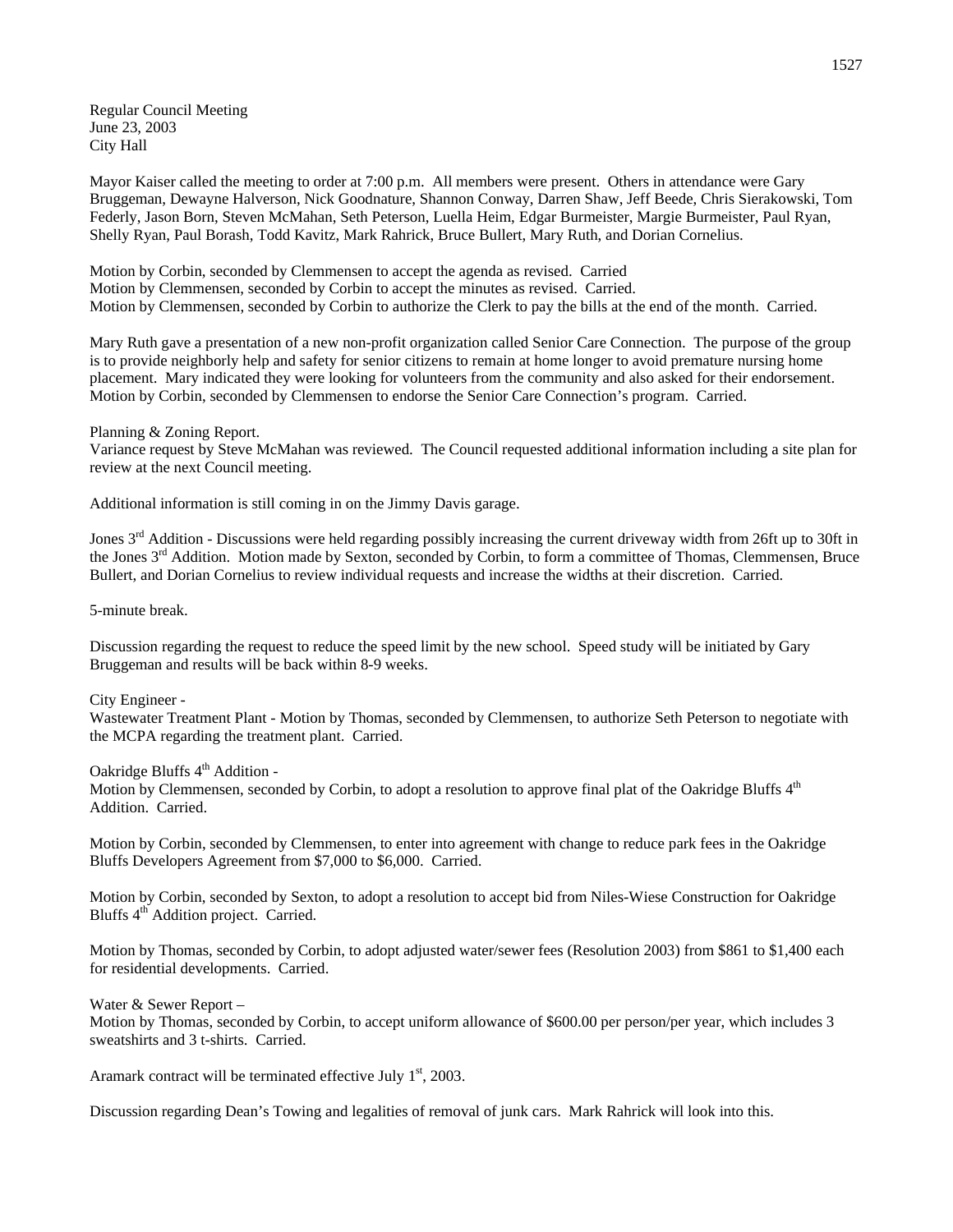Park Report – Trashcan lids have been purchased.

Board looking into new bike rack for park.

Motion by Sexton, seconded by Thomas to refund \$35.00 to Jennifer Blais due to electrical problem at Straight River Park the day she had rented it. Carried.

The pool will be closed June  $29<sup>th</sup>$  during the parade for the  $150<sup>th</sup>$  Birthday Celebration.

Discussion regarding the legal issue of providing an interpreter to a deaf child enrolled in swimming lessons.

Council is invited to appear at the 150<sup>th</sup> Celebration opening ceremonies on Wednesday, June 25<sup>th</sup>.

Liquor Store Report –

Motion by Corbin, seconded by Clemmensen to hire Becky Walderon as Municipal Liquor Store Manager, at a base salary of \$30,000, plus standard City benefits. Carried.

Discussion regarding new cash register system. Corbin expressed interest in quote from Total Register System, but would like to renegotiate price.

New gun law and 2:00 a.m. closing will be reviewed by new liquor store manager.

City Clerk –

Motion by Thomas, seconded by Corbin not to waive monetary limits on Insurance Liability Waiver Form. Carried.

Motion by Sexton, seconded by Corbin to transfer \$20,000 to the general fund. Carried.

Motion by Thomas, seconded by Sexton to adopt proposed budget reductions. Carried.

Motion by Corbin, seconded by Clemmensen to appoint Ivan Colwell to the Planning & Zoning board, to finish John Curran's term. Carried.

Motion by Clemmensen, seconded by Thomas to adjourn at 9:24 p.m. Carried.

Minutes approved at \_\_\_\_\_\_\_\_\_\_\_\_\_\_\_\_\_\_\_\_\_\_\_\_\_\_\_\_\_\_\_\_\_\_\_\_\_\_\_\_\_ meeting.

Submitted by \_\_\_\_\_\_\_\_\_\_\_\_\_\_\_\_\_\_\_\_\_\_\_\_\_\_\_\_\_\_\_\_\_\_\_\_\_\_\_\_\_\_\_\_\_\_\_ Mayor.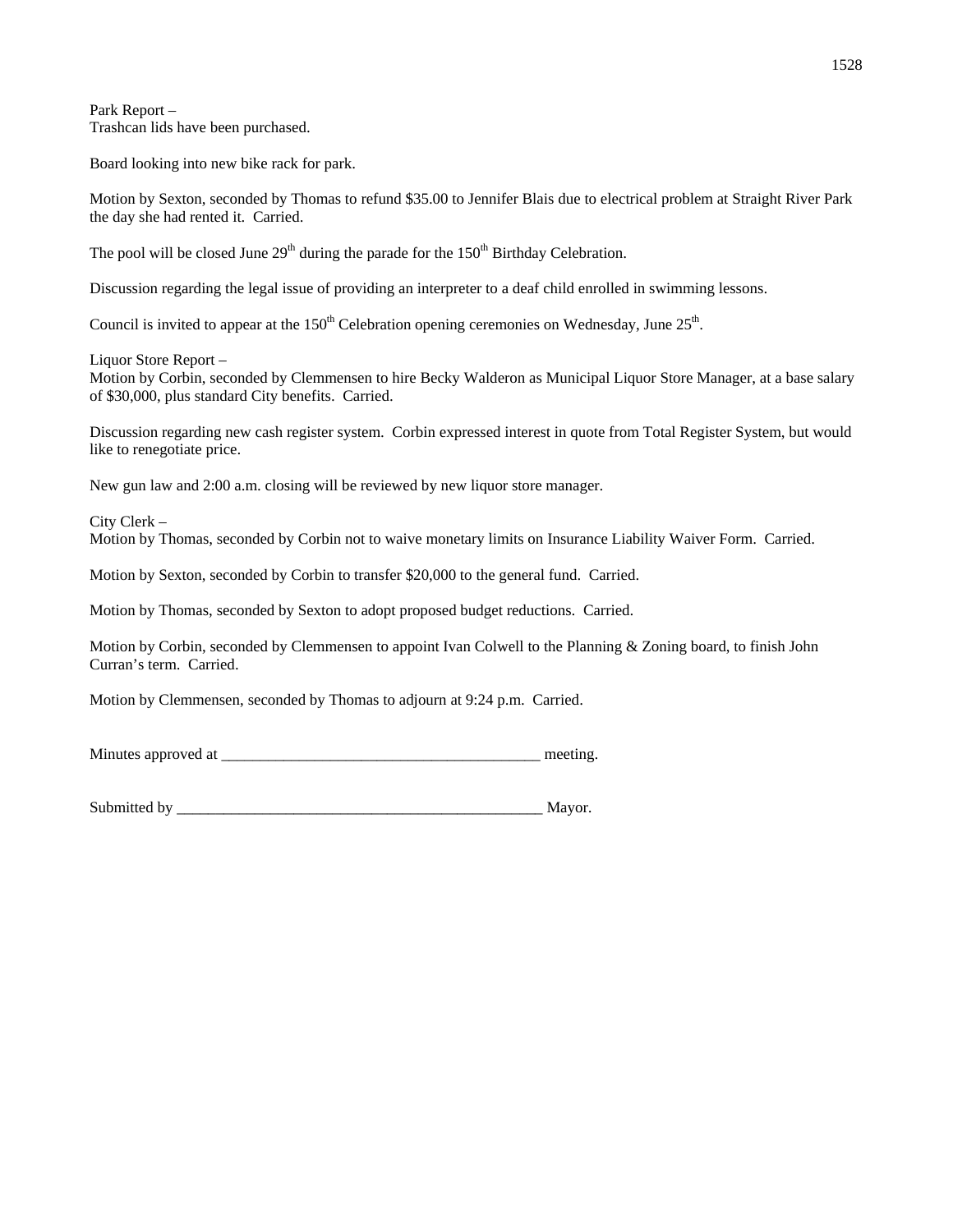Regular Council Meeting July 28, 2003 City Hall

Mayor Kaiser called the meeting to order at 7:00 p.m. Council member Corbin was absent, all other members were present. Others attending the meeting were Brenda McGivney, Rene Olson, Glen Meger, Pat Merritt, Becky Walderon, Diane Barta, Bruce Bullert, Mark Rahrick, and Steve McMahan.

Motion by Clemmensen, seconded by Sexton to accept the agenda as amended. Carried.

Motion by Thomas, seconded by Clemmensen to accept the minutes as amended. A discussion of the suggested change by Michael Corbin about Brenda McGivney's wages, there was no change to the minutes as suggested. Carried. Motion by Thomas, seconded by Sexton to pay the city and liquor store bills including the flowers planted in and around town. Carried.

Glen Meger from Medford Funeral Home addressed concerns from the Council about the berm and the wood chips. Mr. Meger stated that he would be removing the bottom 2 to 3 feet of wood chips and replacing them with sod.

Liquor store report.

Motion by Thomas, seconded by Clemmensen to pay Brenda McGivney interim manager wages through July 21, 2003 while she was training in the new manager. Carried.

Motion by Thomas, seconded by Sexton to keep closing time at the liquor store at 1:00 a.m. Carried.

Motion by Sexton, seconded by Clemmensen that pending the City Attorney opinion, the liquor store would be open on Sundays for football games. Carried.

Motion by Sexton, seconded by Thomas to authorize the purchase of an ice machine, under the bar coolers, and a freezer at the bar. Carried.

Motion by Thomas, seconded by Clemmensen to table the cash register purchase. Carried.

Motion by Thomas, seconded by Clemmensen to grant Steve McMahan a 13 foot variance on the north side of his property for a garage addition. Carried.

Treatment plant. Seth Peterson, Bolten & Menk, will have recommendations for the plant at the August meeting.

Engineers report.

Jones  $3<sup>rd</sup>$  Addition paving has been done. Restoration will begin in August.

The school parking lot revised plan was presented to the Council.

Motion by Clemmensen, seconded by Sexton to approve the plan with the recommended changes from the City Engineer. Carried.

An outline of the final project costs for Oakridge Bluffs 3<sup>rd</sup> Addition and the Furniture Outlet were presented to the council. These will be discussed at the next meeting.

Planning & Zoning report. Planning & zoning will be working on a modular home ordinance. Shannon Jones is working on plans to build a home on Outlot A of Jones  $2^{nd}$  Addition. He will bring plans to planning & zoning and then council when complete.

Streets report.

Motion by Thomas, seconded by Clemmensen to allow Tom Federly to have a 32 foot curb cut for his driveway in the Jones 3<sup>rd</sup> Addition. Carried.

Discussion of sizes of garages and driveway widths. The issue of driveway width limited by size or a percentage of lot frontage will be given to planning & zoning for their consideration and recommendation to the council.

State Statutes allow what City Ordinance includes for towed car storage. Motion by Clemmensen, seconded by Thomas to approve the agreement with Dean's towing nuisance vehicles that are tagged by the sheriffs department for towing. Carried.

Motion by Sexton, seconded by Clemmensen to approve the quote from Niles Excavating for the repairs to the street to and parking lot of Straight River Park. Carried.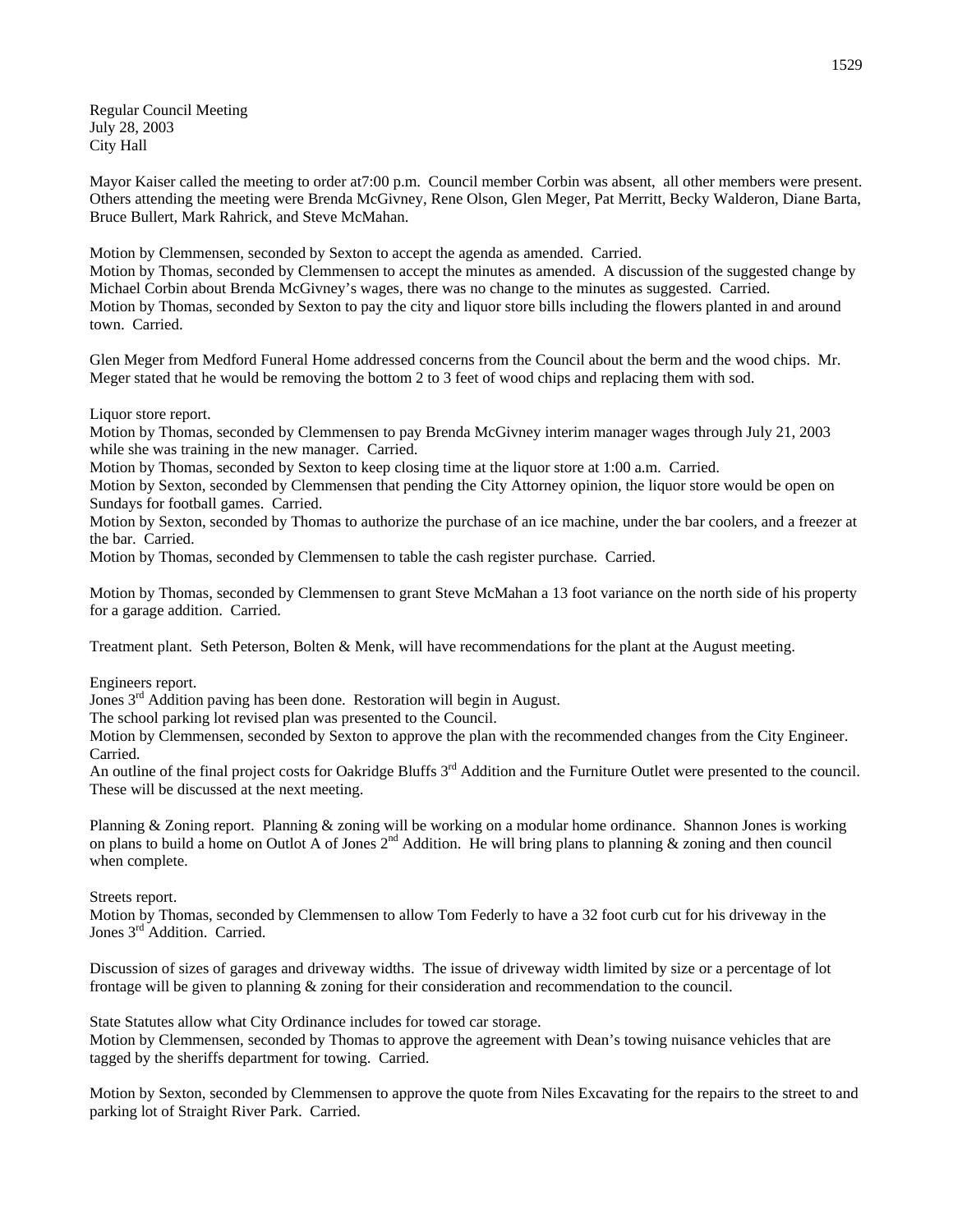Mayor Kaiser presented a letter from MNDOT about the mowing of the round-a-bout. The letter stated that the area should not be mowed. The weeding in the landscape area will be done by the contractor for the first 2 years.

Discussion of a tree on  $5<sup>th</sup>$  Avenue NE in the boulevard.

Park report.

Safety issues discussed.

A budget meeting will be set at the August meeting.

Motion by Clemmensen, seconded by Thomas to adjourn at 8:28 p.m. Carried.

Minutes approved at \_\_\_\_\_\_\_\_\_\_\_\_\_\_\_\_\_\_\_\_\_\_\_\_\_\_\_\_\_\_\_\_\_\_\_\_\_\_\_\_\_ meeting.

| Submitted by |  |
|--------------|--|
|--------------|--|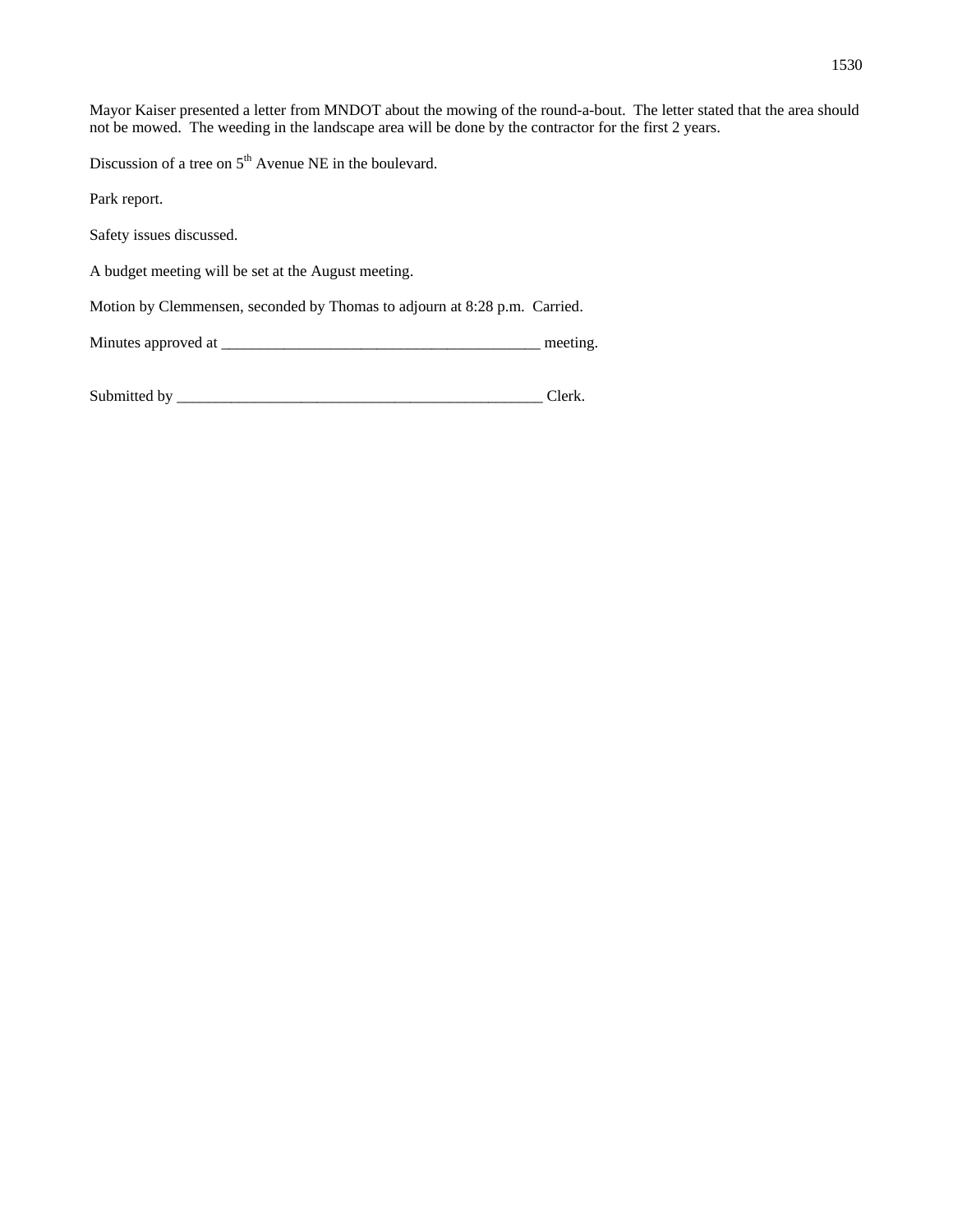Regular Council Meeting August 25, 2003 City Hall

Mayor Kaiser called the meeting to order at 7: p.m. All members were present. Others attending were Andrew Miller, Pat Merritt, Greg Sanborn, Terry Yule, Mark Rahrick, Eric Gulbransen, Shannon Jones, Lois Nelson, Bruce Bullert, Sylvia Lee, Seth Peterson, and Jim Yocum.

Motion by Corbin, seconded by Clemmensen to accept the agenda as amended. Carried. Motion by Thomas, seconded by Corbin to accept the minutes as presented. Carried. Motion by Sexton, seconded by Corbin to pay the city and liquor store bills for August. Carried.

Medford fire Department.

Motion by Corbin, seconded by Thomas to enter into a rental agreement for pull tab sales at the Municipal Liquor Store for a two (2) year period beginning on November 1, 2003 and ending on October 31, 2005, with the amount to be 4% of the gross profits less any shortages. Carried.

The City Council would like to express appreciation to the Medford Firemen's Relief Association for the donation of \$5,000 to the city general fund.

Planning & Zoning Report.

Variance request – Eric Gulbransen. Motion by Corbin, seconded by Clemmensen to grant Eric Gulbransen, the edge of the eve must be 2 feet off the property line. Carried.

Variance request – Shannon Jones. A lengthy discussion of this request included Sylvia Lee stating her opposition to the request.

Motion by Sexton, seconded by Corbin to deny the variance request from Shannon Jones. For: Sexton, Crobin, and Clemmensen. Against: Thomas. Carried.

Engineers report. Seth Peterson gave an update of the wastewater treatment plant options and discussions he had with MPCA about the capacity of the facility.

Motion by Clemmensen, seconded by Corbin to move forward with the recommendations from Seth for improvements at the wastewater treatment facility. For: Corbin, Clemmensen, and Kaiser. Against: Thomas and Sexton. Carried.

The engineer and mayor had a meeting with a potential developer and purchaser of the Williams Barta property.

Jones 3<sup>rd</sup> Addition.

Motion by Corbin, seconded by Sexton to approve partial payment #1 in the amount of \$59,224.68 for the work completed to date. Carried.

Oakridge Bluffs 4<sup>th</sup> Addition.

Motion by Corbin, seconded by Sexton to approve partial payment #1 in the amount of \$96,970.30 for the work completed to date. Carried.

Restoration work will be done on both projects this fall.

Hydrants placed at the end of a development are temporary hydrants placed there for flushing purposes. Concerns have been expressed about these hydrants being damaged as they look to be in the middle of the right of way for street development. Dorian will check to see if these lines can be flushed without hydrants being there.

Attorney report. Mark is contacting Liquor Control about the municipal liquor store being open on Sunday. Mark and Corbin will review the ordinances to see if amendments may be needed.

Water & Sewer report. The main lift station pumps were replaced at an approximate cost of \$6,800. The new pumps are a better quality and more efficient.

Questions about setbacks for retaining walls. Currently there is no requirement for retaining walls in the city ordinances. This will be referred to planning & zoning to research and recommend to the city council.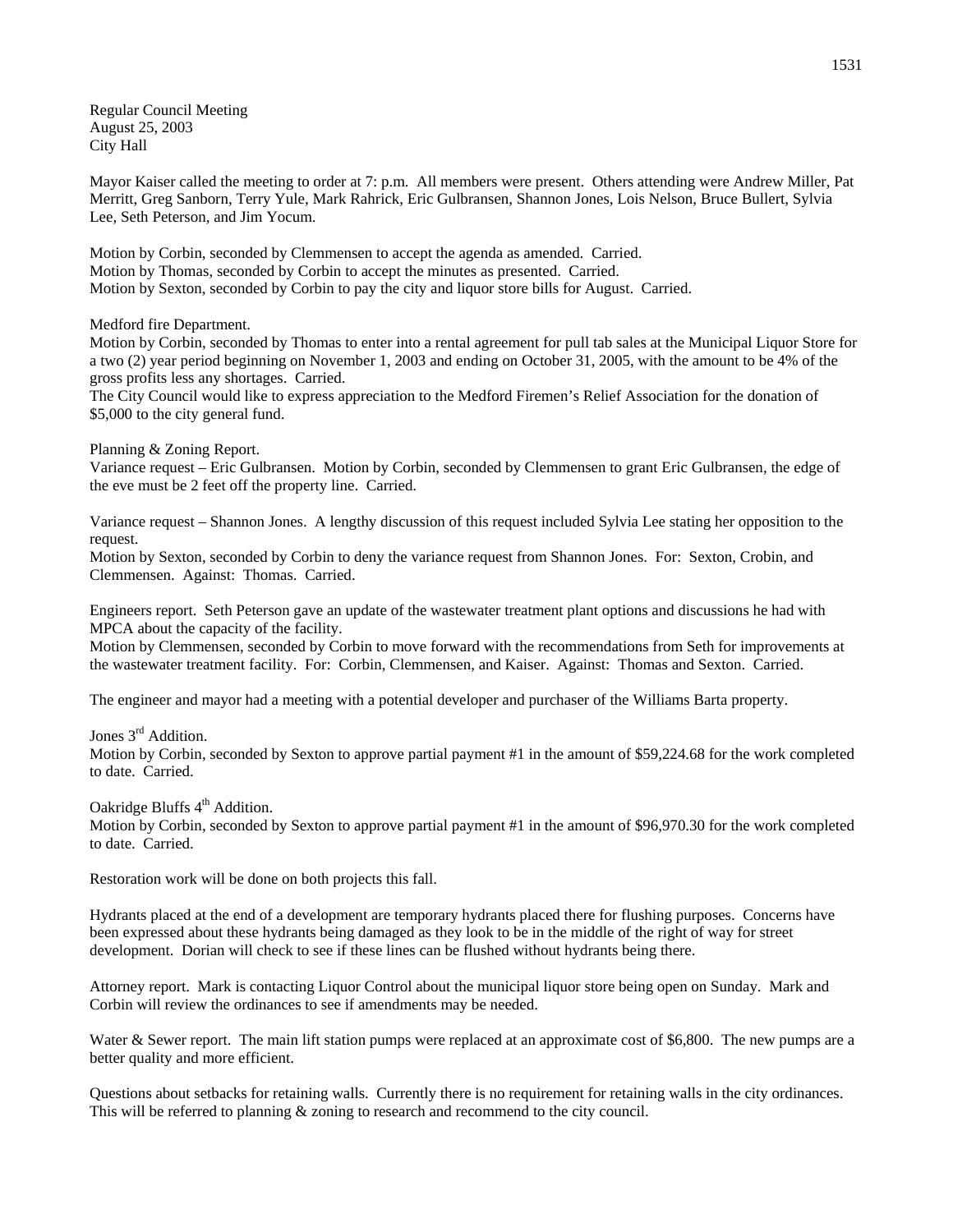Streets report. Bids for seal coating in the park have been received. These will be used for budgeting for next year.

Park report.

Motion by Sexton, seconded by Corbin to accept the memorials funds received for Jack and Cooper Schoenfeld. These funds will be placed in the park improvement fund. Carried.

Trees in the tree farm by the wastewater treatment plant can be transplanted to any public land, i.e. school property or boulevards.

Motion by Sexton, seconded by Thomas to charge Owatonna SAC \$1.50 per student brought to the pool this year. Total charges being \$289.50. Carried.

An estimate for placement of horseshoe pits has been received. The work will be done next year.

EDA report. Corbin shared information about things he will be presenting to the EDA board at the next meeting.

Liquor store report.

Motion by Corbin, seconded by Clemmensen to purchase a cash register system as quoted and presented from Total Register Equipment at a cost of \$7,999. Carried.

An unemployment claim was received for a former employee at the municipal liquor store. The initial claim was denied. The former employee has appealed this decision and there will be a hearing in September.

KC Lodge request and 3.2 Beer and Dance permits.

Motion by Corbin, seconded by Clemmensen to deny the KC request to waive the surety bond requirement for the Lodge. Carried.

Motion by Thomas, seconded by Corbin to grant a 3.2 beer permit and a dance permit to the Medford KC Lodge for the period July1, 2003 to June 30, 2004. Carried.

Well Head Protection Plan. A public hearing is scheduled for Monday, September 22, 2003, at 6:30 p.m.

2004 Budget meeting will be held on Tuesday, September 9, 2003, at 6:00 p.m.

Discussion of the litigation and client attorney privilege and when a meeting can be closed.

Motion by Corbin, seconded by Sexton to adjourn the meeting at 9:22 p.m. Carried.

Minutes approved at the setting.

Submitted by Clerk.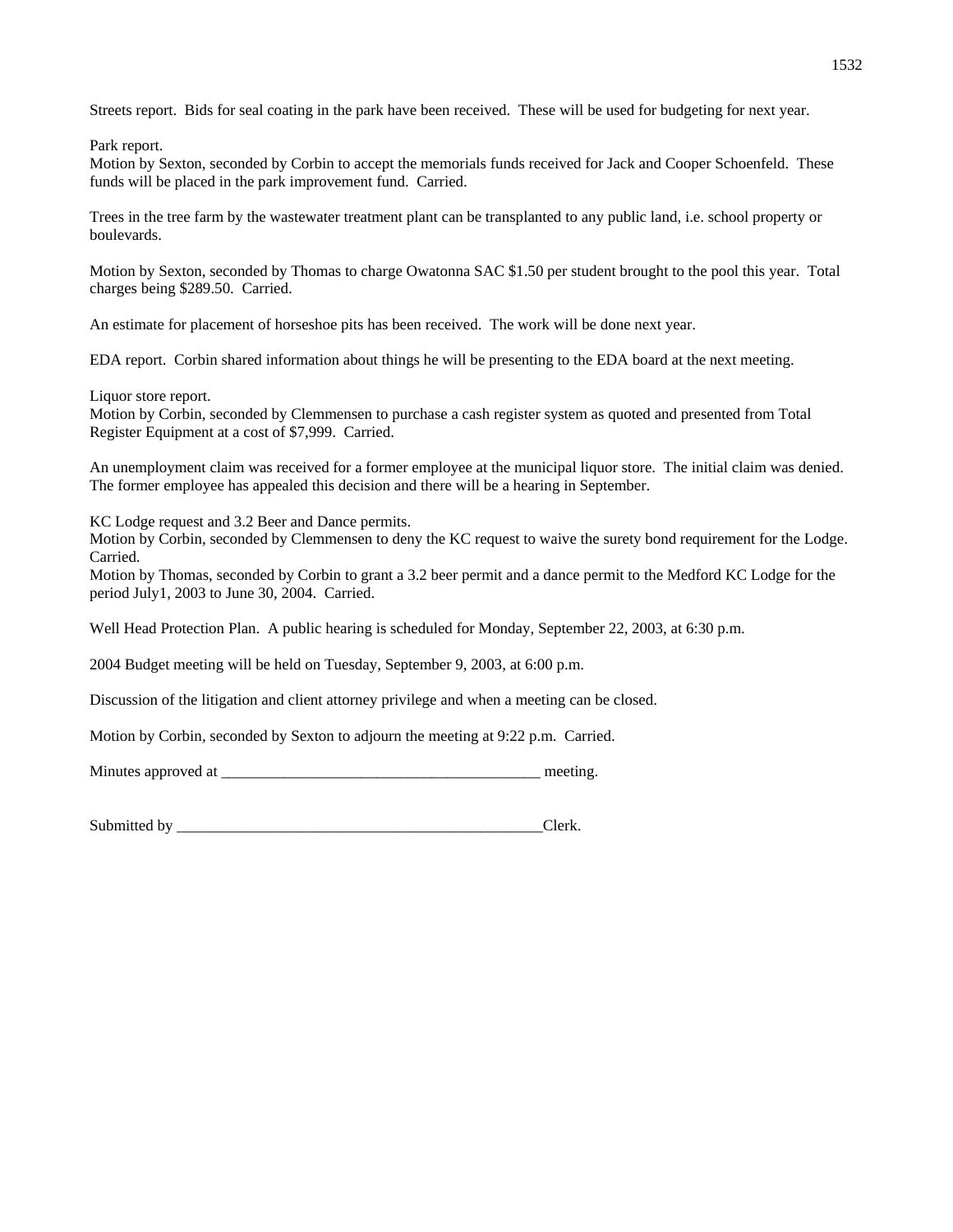Special Council Meeting September 4, 2003 City Hall

Council member Sexton called the meeting to order at 6:00 p.m. Mayor Kaiser was absent. Becky Walderon was also in attendance.

The purpose of this meeting is to consider a proposed ordinance amending Ordinances Nos. 163 and 171. Discussion of these ordinances and proposed amendments.

Motion by Thomas, seconded by Clemmensen to accept as presented as the first reading of a proposed ordinance amending Ordinance Nos. 163 and 171. Carried.

Motion by Corbin, seconded by Clemmensen to adjourn at 6:05 p.m. Carried.

| Minutes approved at | meeting |
|---------------------|---------|
|---------------------|---------|

Submitted by \_\_\_\_\_\_\_\_\_\_\_\_\_\_\_\_\_\_\_\_\_\_\_\_\_\_\_\_\_\_\_\_\_\_\_\_\_\_\_\_\_\_\_\_\_\_\_Clerk.

Special Council Meeting September 5, 2003 Council Meeting

Mayor Kaiser called the meeting to order at 8:00 a.m. Council members Thomas and Corbin were absent. Becky Walderon was also present.

The purpose of this meeting is to consider a proposed ordinance amending Ordinances Nos. 163 and 171.

Motion by Clemmensen, seconded by Sexton to accept as presented as the second reading of a proposed ordinance amending Ordinance Nos. 163 and 171. Carried.

Motion by Sexton, seconded by Clemmensen to adopt the proposed ordinance amending Ordinance Nos. 163 and 171. Carried.

Motion by Sexton, seconded by Clemmensen to adjourn at 8:03 a.m. Carried.

Minutes approved at \_\_\_\_\_\_\_\_\_\_\_\_\_\_\_\_\_\_\_\_\_\_\_\_\_\_\_\_\_\_\_\_\_\_\_\_\_\_\_\_\_ meeting.

Submitted by \_\_\_\_\_\_\_\_\_\_\_\_\_\_\_\_\_\_\_\_\_\_\_\_\_\_\_\_\_\_\_\_\_\_\_\_\_\_\_\_\_\_\_\_\_\_\_Clerk.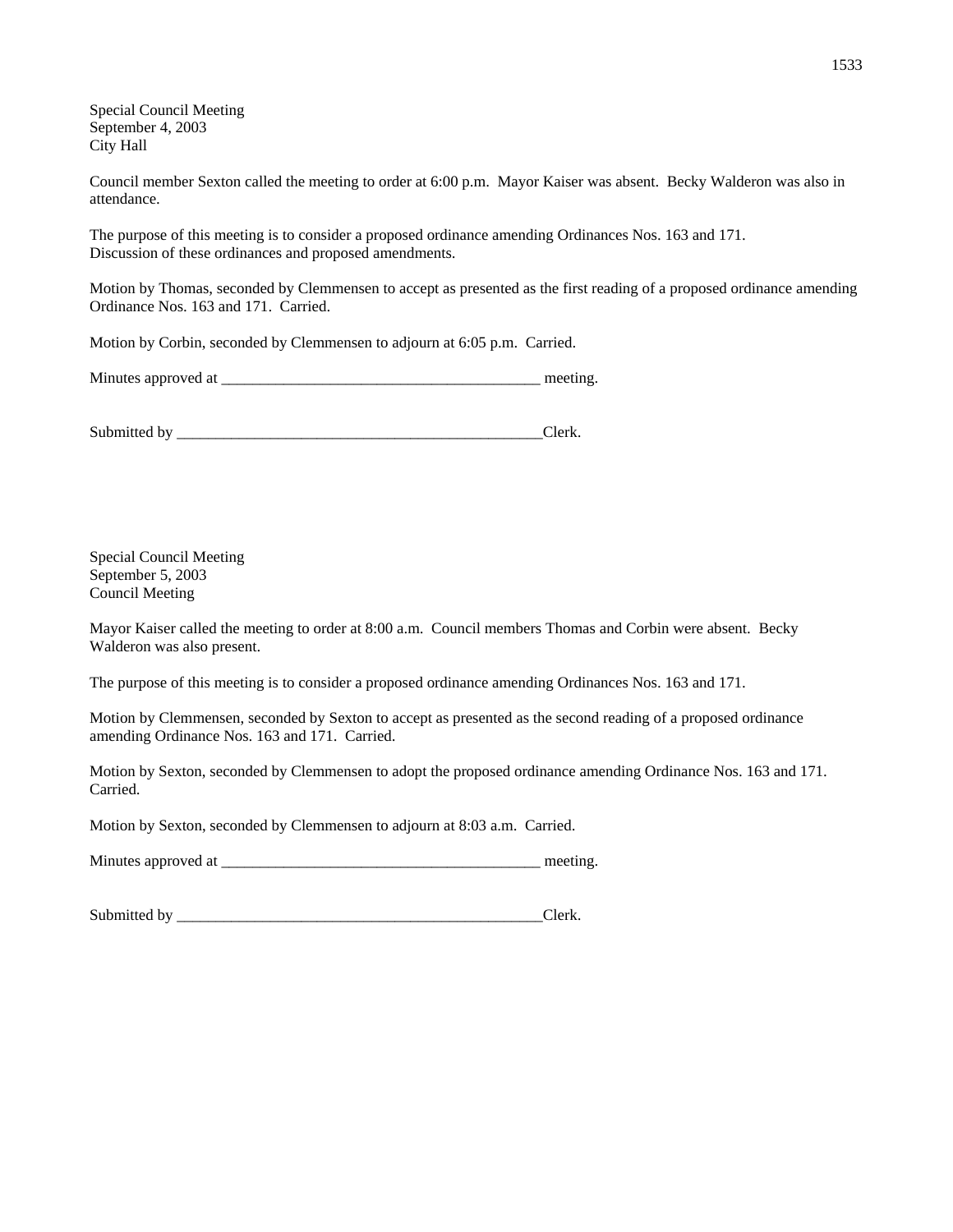Budget Meeting September 9, 2003 City Hall

Mayor Kaiser called the meeting to order at 6:05 p.m. All members were present. Also present was John Champion.

The purpose of this meeting is to review the budget and set the 2004 Preliminary Budget, Levy, and Truth-in-Taxation hearing date.

Review of the liquor store budget.

Review of the general budget.

Motion by Corbin, seconded by Thomas to adopt a preliminary levy as follows:

| General Fund      | \$74,687  |
|-------------------|-----------|
| Fire Relief       | 10,000    |
| EDA Levy          | 9,585     |
| 89-90-91 Projects | 39,100    |
| 93 Sewer          | 48,900    |
| 94 Street         | 28,400    |
| 95 Street         | 16,000    |
| Oakridge Bluffs   | 37,500    |
| 96 Water & Sewer  | 56,300    |
| 98 Street         | 59,000    |
| 2000 Improvements | 37,750    |
| Total             | \$417,222 |
|                   |           |

Motion Carried.

The Truth-in-Taxation hearing will be Monday, December 1, 2003, at 6:00 p.m. A continuation hearing if needed will be held on Monday, December 8, 2003, at 6:00 p.m.

Motion by Corbin, seconded by Sexton to adjourn at 7:05 p.m. Carried.

Minutes approved at \_\_\_\_\_\_\_\_\_\_\_\_\_\_\_\_\_\_\_\_\_\_\_\_\_\_\_\_\_\_\_\_\_\_\_\_\_\_\_\_\_ meeting.

Submitted by \_\_\_\_\_\_\_\_\_\_\_\_\_\_\_\_\_\_\_\_\_\_\_\_\_\_\_\_\_\_\_\_\_\_\_\_\_\_\_\_\_\_\_\_\_\_\_Clerk.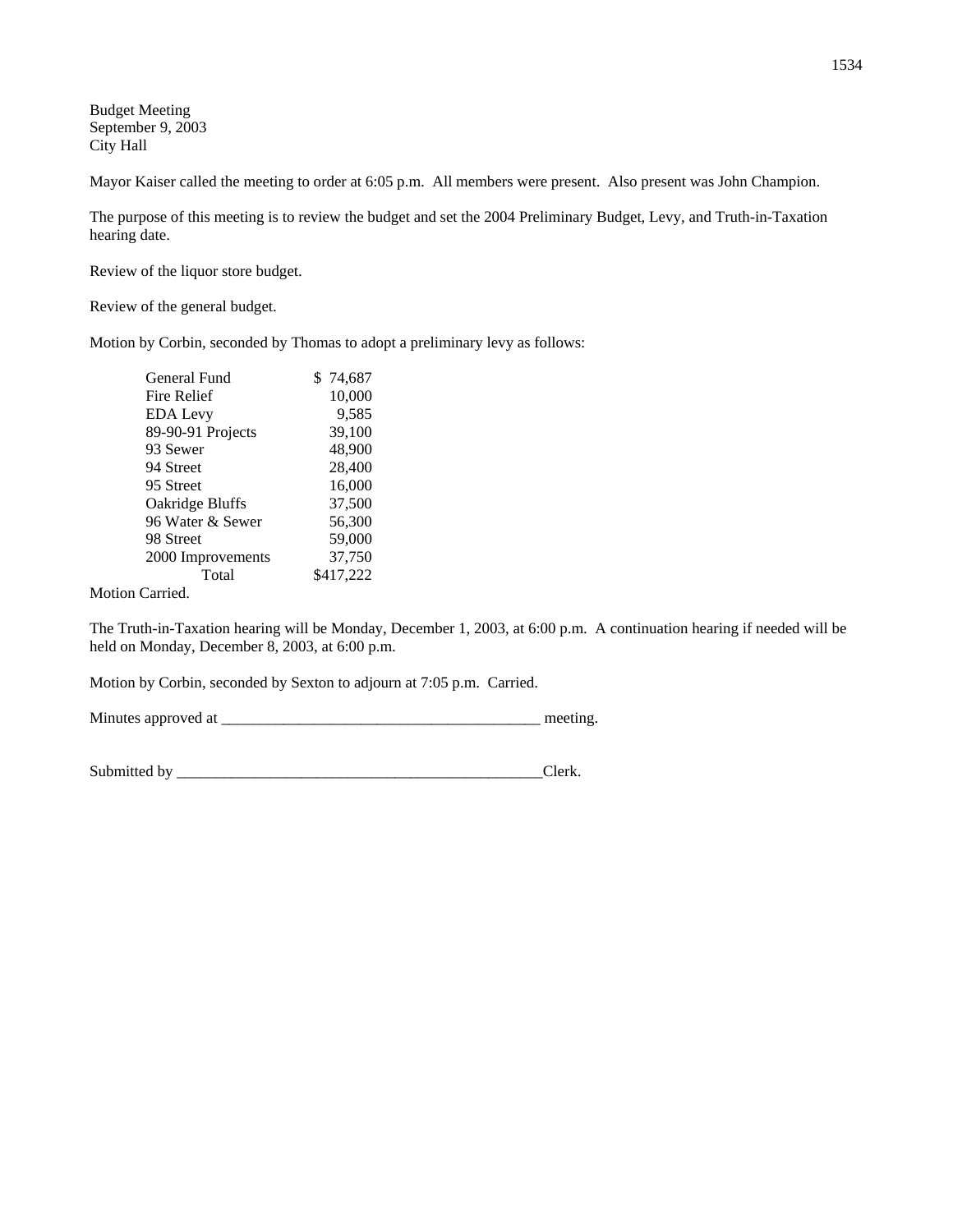Public Hearing September 22, 2003 City Hall

Mayor Kaiser called the public hearing to order at 6:30 p.m. Council member Clemmensen arrived late. Council member Corbin was absent. Others attending the hearing were Art Persons, DeWayne Halverson, and Edgar & Margie Burmeister.

The purpose of the public hearing is for the citizens of Medford to voice their concerns and ask questions regarding the Well Head Protection Plan Draft.

Art Persons gave an overview of the Well Head Protection Plan Draft. There are some name changes that need to be made to the draft. The following items will be kept with the plan when adopted: Comprehensive Plan, Zoning Ordinanace, and Maps.

The council does express appreciation and thanks to the committee and Art Persons for the hard work in drafting this plan.

Motion by Sexton, seconded by Clemmensen to close the public hearing at 6:42 p.m. Carried.

Regular Council Meeting September 22, 2003 City Hall

Mayor Kaiser called the meeting to order at 7:00 p.m. All members were present. Others attending were John Champion, Pat Merritt, Ron Karow, Ruth Sanborn, Mary Ruth, Mark Rahrick, Eric Rutherford, Scott Balzer, Mitch Elzen, Lindsay Tenold, Mandy Brendemuehl, Leah Steinbauer, Melanie Smith, Steph Drake, Aaron Grubisch, Dustin Arndt, Clint Baldwin, Jason Dicks, Alyse Hager, Kara Smith, Brandon Kaster, Nicholas Harbel, Chris Johnson, and Jennifer Linse.

Motion by Corbin seconded by Sexton to accept the agenda as amended. Carried. Motion by Thomas, seconded by Clemmensen to accept the minutes as presented. Carried. Motion by Thomas, seconded by Corbin to pay the city and liquor store bills for September. Carried.

Mary Ruth gave an update of the Senior Care Connection and what has accomplished for seniors in Medford.

Planning & Zoning report. Pat Merritt and DeWayne Halverson will be meeting with the city attorney to discuss ordinances 118 and 127.

Eric Rutherford, Triple E Manufacturing, is requesting to install a temporary sanitary sewer holding tank. Motion by Clemmensen, seconded by Thomas to enter into an agreement with Eric Rutherford and Triple E Manufacturing to allow the installation of sanitary sewer holding tanks to be installed on his property and that once city services are available to his property he will hookup at his expense. Carried.

Engineers report. Quotes for the wastewater plant improvements will be presented at the next regular council meeting. Motion by Corbin, seconded by Sexton to approve partial payment #2 for Oakridge Bluffs 4<sup>th</sup> Addition in the amount of \$40,389.25. Carried.

Motion by Thomas, seconded by Clemmensen to approve the wastewater operators contract with Dorian Cornelius with a 2 month trial period. Carried.

A special meeting will be held on Wednesday, October 1, 2003, at 6:00 p.m. to interview the candidates for the water/wastewater operator position.

Possible cooperative agreements for sharing a wastewater operator are being researched.

Motion by Sexton, seconded by Thomas to adopt the Well Head Protection Plan with the suggested changes. Carried.

The council thanks the Well Head Protection Committee for their hard work in preparing this plan to this point.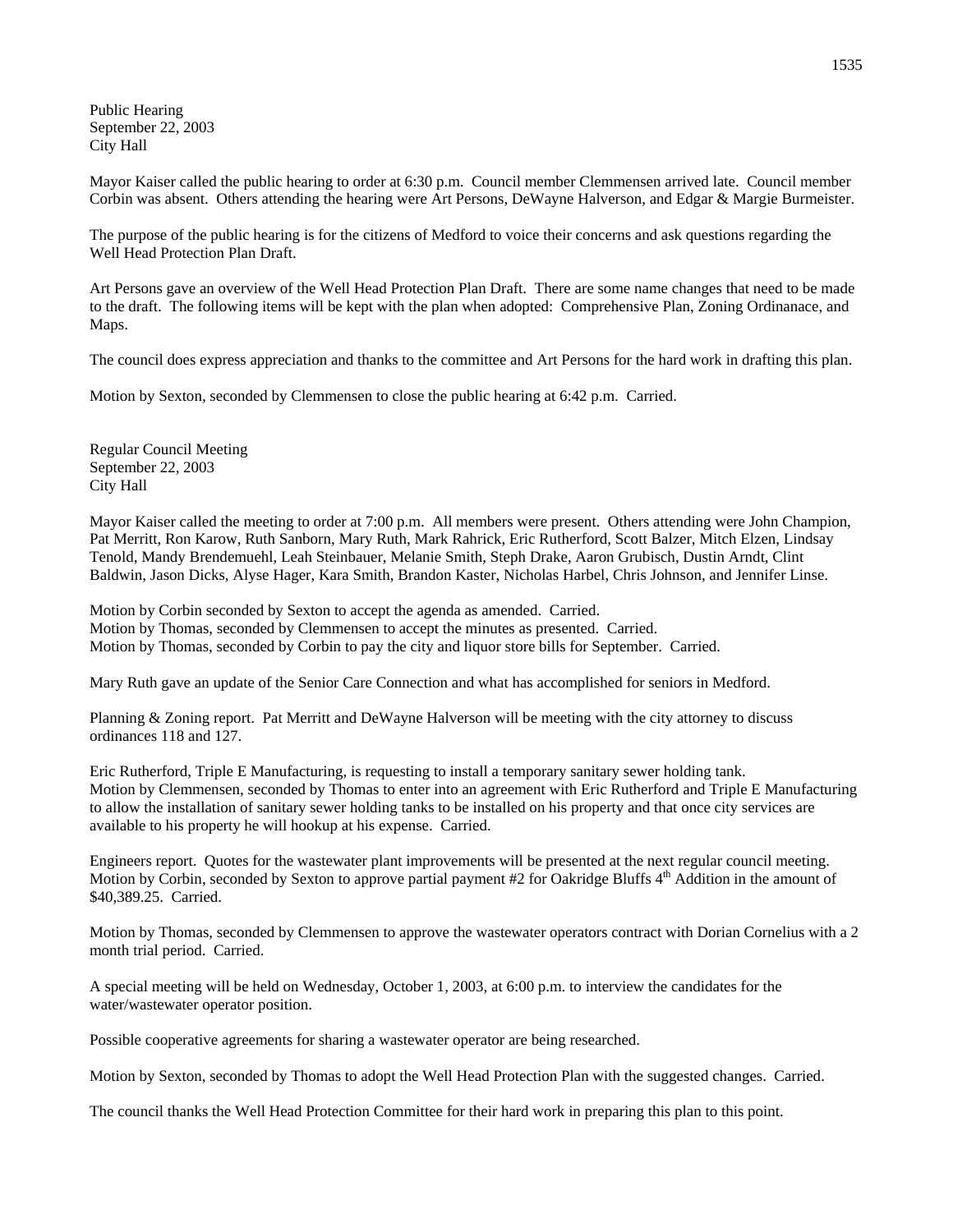Park report.

Motion by Sexton, seconded by Corbin to reimburse  $\frac{1}{2}$  the cost to lifeguards for WSI training in the amount of \$45 to Amy Saufferer, Missy Bonde, and Rachel Bessel. Carried.

Discussion of the trees in North River Park and donating them to the school or other public spaces.

Liquor store report. The cash registers are being installed. Becky is requesting the purchase of a big screen tv for the liquor store. The council consensus was to not purchase a big screen tv at this time. Motion by Corbin, seconded by Thomas to enter into a lease agreement for the placement of a cash machine in the liquor store along with the installation requirements. Carried.

The report from the State Auditors Office has been received. The report outlines ways for the Municipal Liquor Store to have more checks and balances in the record keeping.

Abdo Eick & Meyer are working with Karen Sanborn on the GASB 34 accounting requirements. A Capital Asset Policy will be reviewed at the next meeting.

Motion by Clemmensen, seconded by Corbin to approve the web site instruction through Owatonna Community Ed. The funds to pay for this will come from the EDA. Carried.

Development updates. There is nothing new to report for the Williams/Barta property.

MN JOBZ. Dave Maroney is looking at the information received. He will be working with Council member Corbin. Steele County is considering this and will be considering a resolution approving sub-zones and authorizing tax exemptions under this program that includes the City of Medford.

Further discussion of the tree farm.

Motion by Corbin, seconded by Sexton to adjourn at 7:56 p.m. Carried.

Minutes approved at \_\_\_\_\_\_\_\_\_\_\_\_\_\_\_\_\_\_\_\_\_\_\_\_\_\_\_\_\_\_\_\_\_\_\_\_\_\_\_\_\_ meeting.

Submitted by \_\_\_\_\_\_\_\_\_\_\_\_\_\_\_\_\_\_\_\_\_\_\_\_\_\_\_\_\_\_\_\_\_\_\_\_\_\_\_\_\_\_\_\_\_\_\_Clerk.

Special Council Meeting October 1, 2003 City Hall

Mayor Kaiser called the meeting to order at 6:00 p.m. All members were present.

The purpose of this meeting is to interview candidates for the water/wastewater operator position.

Interviews:

- 1. Timothy Vaupel
- 2. Terence Kubat

Discussion of the candidates.

Motion by Thomas, seconded by Clemmensen to offer the position to Terence Kubat at a maximum of \$11.50 per hour with standard city benefits and a 6 month probation. Carried.

Motion by Thomas, seconded by Sexton to adjourn at 7:10 p.m.

Minutes approved at \_\_\_\_\_\_\_\_\_\_\_\_\_\_\_\_\_\_\_\_\_\_\_\_\_\_\_\_\_\_\_\_\_\_\_\_\_\_\_\_\_ meeting.

| Submitted by |  |
|--------------|--|
|              |  |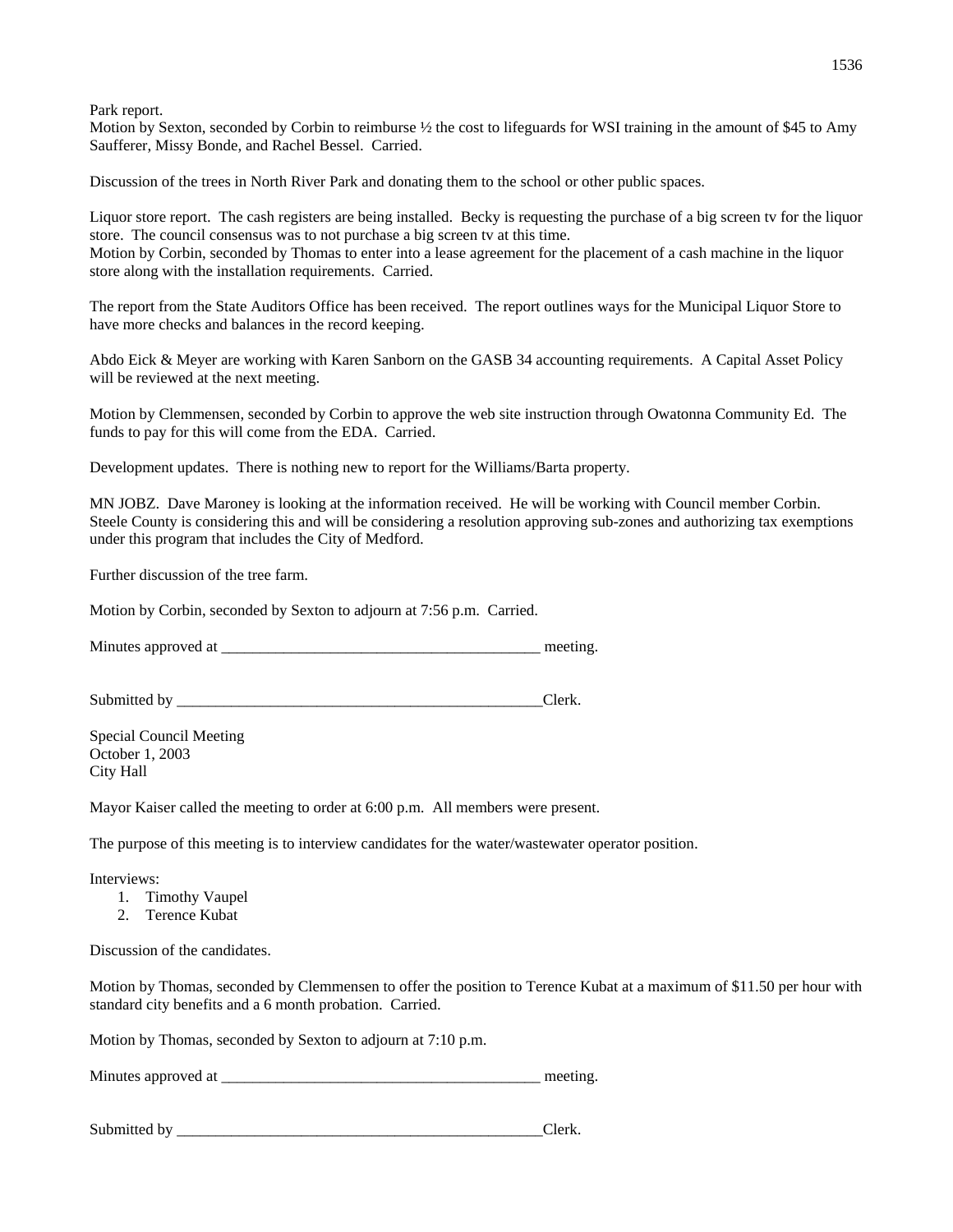Special Council Meeting October 10, 2003 City Hall

Mayor Kaiser called the meeting to order at 8:00 a.m. All members were present.

The purpose of this meeting is to review the maintenance position open with the City.

Discussion of the candidate offered the position.

Motion by Thomas seconded by Clemmensen to offer Terence Kubat \$13.00 per hour and increase Tom Grems wages \$1.50 per hour effective the first day of employment with the City for Terence Kubat. Carried.

Motion by Corbin, seconded by Thomas to adjourn at 8:07 a.m. Carried.

| Minutes approved at |  | meeting |
|---------------------|--|---------|
|---------------------|--|---------|

| Submitted b |  |
|-------------|--|
|             |  |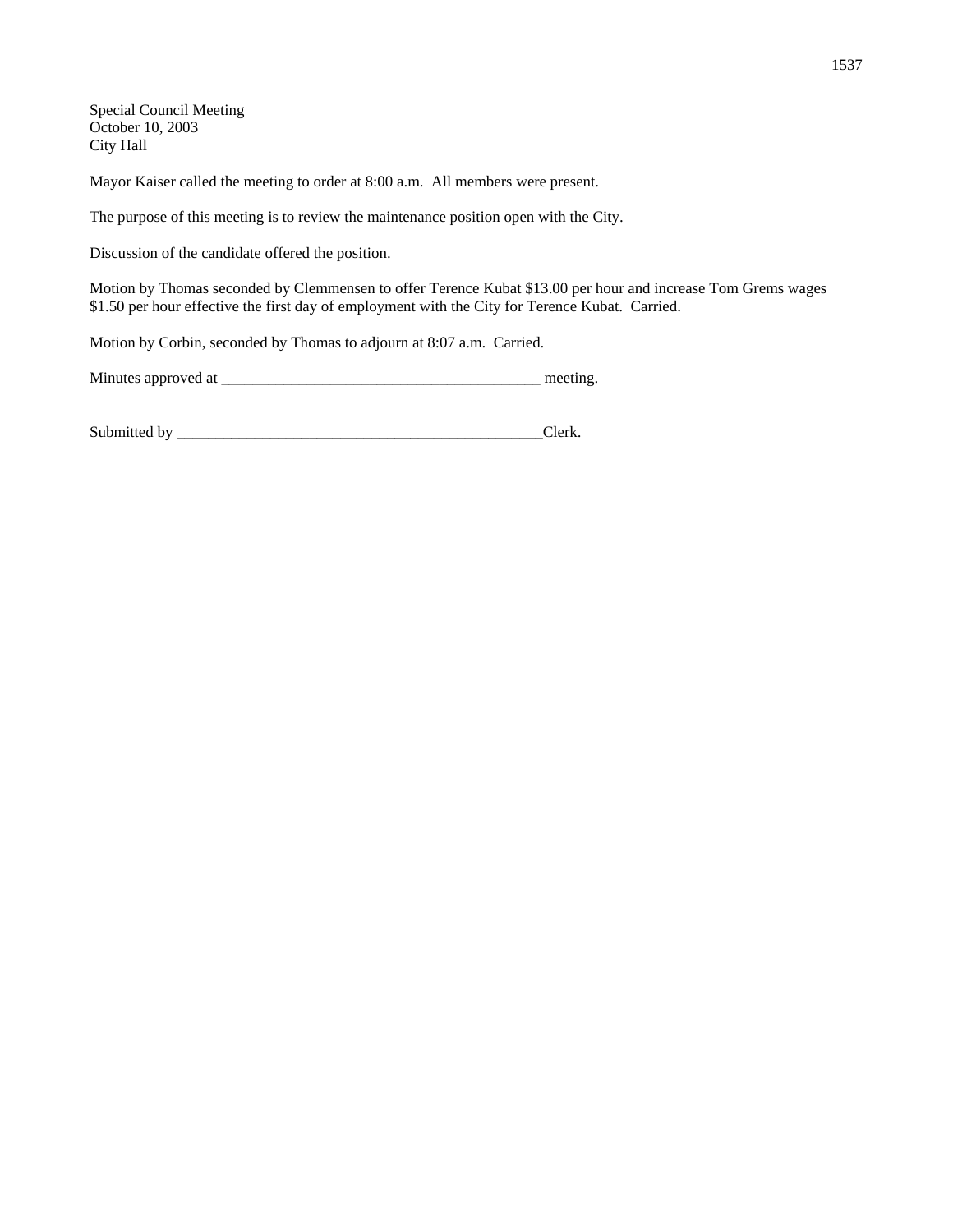Regular Council Meeting October 27, 2003 City Hall

Mayor Kaiser called the meeting to order at 7:00 p.m. All members were present. Others attending were John Champion, Pat Merritt, Ron Karow, Mark Rahrick, Bruce Bullert, Jim Spinler, Shah Ashraf, and Glen Meger.

Motion by Corbin seconded by Clemmenson to accept the agenda as amended. Carried. Motion by Thomas, seconded by Sexton to accept the minutes as amended. Carried. Motion by Thomas, seconded by Corbin to pay the city and liquor store bills for October. Carried.

Glen Meger, Medford Funeral Home, asked for the Council's feedback on fencing for his property. It was recommended that Mr. Meger attend the next Planning and Zoning on November 17 and have them make a recommendation regarding possible solutions.

Medford Compost Site – Jim Spinler, Jim's Garbage Service, presented facts regarding the compost site and the time and effort he's contributed to keeping it open. He also indicated he can no longer keep it a free service to the residents of Medford. It was decided that Mr. Spinler will begin imposing a user fee, with rates set by him, for next season's compost dumping. The City does not own the property where the site is located and does not assume any liability for the service provided.

Planning & Zoning Review of the Manufactured Home ordinance.

Changes to Ordinances 118, 127, and 177-2 need to be reviewed and recommendations made by the Planning and Zoning Board before any amendments will be made.

Engineer's Report Review and discussion of the recent meeting with MPCA.

Jones 3rd Addition Street Improvement Project. Motion by Corbin, seconded by Sexton to approve Request for Payment No. 2 and pay Bituminous Materials, LLC, \$38,552.06. Carried.

Motion by Thomas, seconded by Corbin to adopt resolution declaring the cost for the Jones 3<sup>rd</sup> Addition Street Improvement Project as \$126,634.48. Carried.

Motion by Thomas, seconded by Corbin to adopt resolution of Notice of Public Hearing on the  $17<sup>th</sup>$  day of November 2003 at 6:00 p.m. for the purpose of passing on such assessment to property owners. Carried.

Oakridge Bluffs 4<sup>th</sup> Addition Utility & Street Improvement Project. Motion by Corbin, seconded by Sexton to approve Request for Payment No. 3 and pay Bituminous Materials, LLC, \$12,860.91. Carried.

Motion by Thomas, seconded by Corbin, to adopt resolution declaring cost to be assessed for Oakridge Bluffs 4<sup>th</sup> Addition Utility and Street Improvements as \$268,418.79. Carried.

Motion by Sexton, seconded by Thomas to adopt resolution of Notice of Public Hearing on the 17<sup>th</sup> day of November, 2003, at 6:30 p.m. for the purpose of passing on such assessment to property owners. Carried.

City Attorney. Motion by Thomas, seconded by Corbin to enter into the Eric Rutherford Agreement. Carried.

Water & Sewer.

Motion by Thomas, seconded by Corbin, to pro-rate clothing allowance for the remainder of 2003. Carried.

Motion by Thomas, seconded by Corbin to change Tom Grems and Terry Kubat's job titles to "Waste Water & Street Operators. Carried.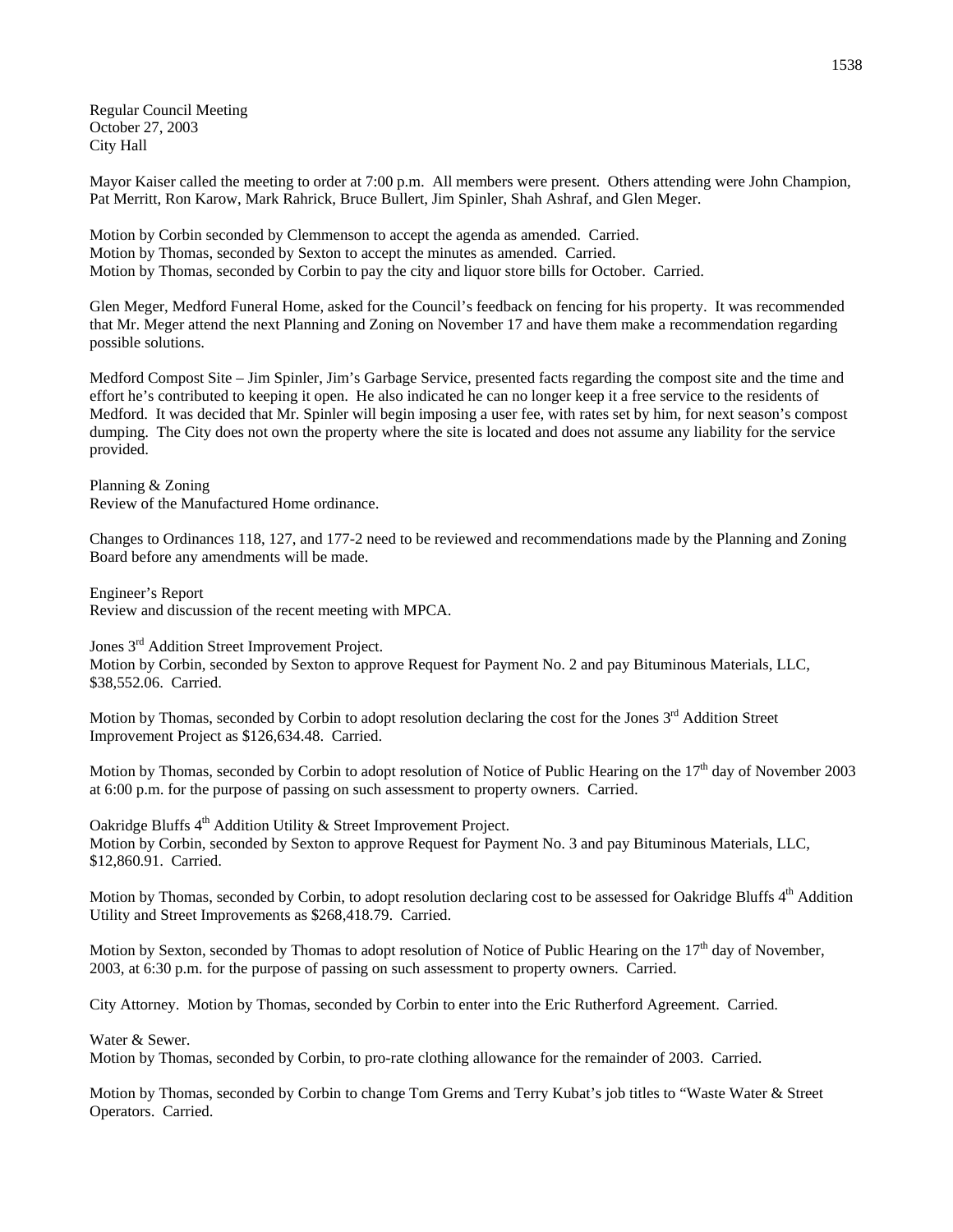Mr. Thomas reiterated that Terry Kubat's starting date with City would be October 29, 2003.

Discussions on why Maintenance Department needed to keep three existing cell phones. It was decided to only go with 2.

Spreader pump went bad. Options for purchasing a pump will be researched further.

Tom Grems' wage increase goes into effect October 29, 2003.

Park & Pool Report. Discussion of the current Park & Pool Board members.

The Maintenance Checklist should be implemented asap for anyone renting the chalet.

Liquor Store Report. New cash register system has been installed and working quite well overall.

ATM machine is being used heavily.

EDA Report.

Mike Corbin presented plan from the SE Minnesota Development Corp. on the Williams property. Motion by Corbin, seconded by Sexton to allow EDA to spend \$1,150 to perform consulting work on the property. Carried.

Mr. Corbin presented information on the program offered by the Minnesota Community Capital Fund. It is a buy-in membership that will allow EDA to issue larger business loans to worthy applicants (up to \$250,000). Motion by Corbin, seconded by Sexton, to enter into a Class C Membership with MCCF at a one-time cost of \$25,000 through the EDA revolving loan fund. Carried.

 Motion by Corbin, seconded by Thomas, to apply for a free program offered by the University of Minnesota Extension Office, which will provide research assistance to the city. Research will focus on EDA development. Carried.

Motion by Corbin, seconded by Sexton, to appoint Joel Menden to the EDA Board. Carried.

City Clerk Report. Review of the Capital Asset Policy. Changes will be made at the next Council meeting.

LMC regional meeting information given to council.

Next meeting date November 17, 2003.

Next Council meeting November 24, 2003.

Motion by Corbin, seconded by Thomas to adjourn at 8:27 p.m. Carried.

Minutes approved at \_\_\_\_\_\_\_\_\_\_\_\_\_\_\_\_\_\_\_\_\_\_\_\_\_\_\_\_\_\_\_\_\_\_\_\_\_\_\_\_\_ meeting.

Submitted by \_\_\_\_\_\_\_\_\_\_\_\_\_\_\_\_\_\_\_\_\_\_\_\_\_\_\_\_\_\_\_\_\_\_\_\_\_\_\_\_\_\_\_\_\_\_\_Clerk.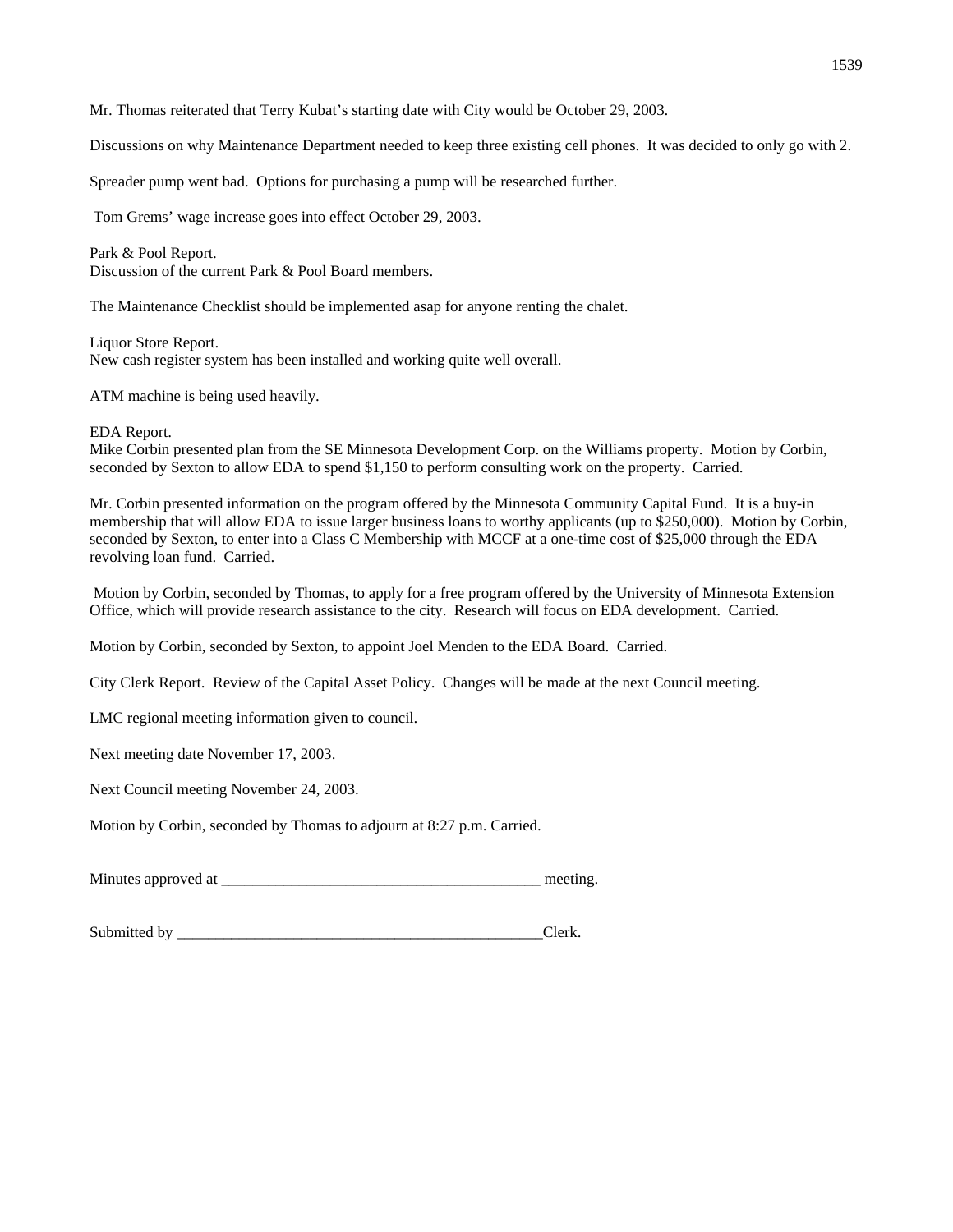Public Hearing November 17, 2003 City Hall

Mayor Kaiser opened the Public Hearing at 6:00 p.m. Council member Thomas was absent. Others attending were Steve Maas, Dennis Correll, DeWayne Halverson, Bruce Bullert, and Todd Kavitz.

The purpose of this public hearing is to consider the proposed assessment role for the project in Jones 3<sup>rd</sup> Addition. Bruce Bullert explained the project and the assessments. The floor was opened for questions.

Steve Maas asked how the interest rate was determined. The interest rate is based on the interest rate of the bonds the city issued to do the project. The city charges 1% above the bond rate for special assessments.

Dennis Correll asked about the date the curb, first lift, and second lift were installed. He is questioning this because the lot he purchased did not get a curb cut for the driveway. Mr. Correll is questioning how the city will handle the curb cut for his proposed driveway now that the curb is in. Mr. Bullert stated that a letter was sent to all property owners on June 24, 2003 about location of driveways in this project. A meeting at the project site with the contractor, engineer, and property owners followed soon after the letter. Mr. Correll had a purchase agreement for the lot but did not close on the lot until early August. Therefore, the curb cut will be at his expense but done to city specifications.

Motion by Corbin, seconded by Clemmensen to adopt a resolution adopting the assessment role as presented. Carried.

Motion by Corbin, seconded by Sexton to close this public hearing at 6:30 p.m. Carried.

Public Hearing November 17, 2003 City Hall

Mayor Kaiser opened the Public Hearing at 6:00 p.m. Council member Thomas was absent. Others attending were Dennis Correll, Bruce Bullert, Todd Kavitz, and DeWayne Halverson.

The purpose of this public hearing is to consider the proposed assessment role for Oakridge Bluffs  $4<sup>th</sup>$  Addition. Bruce Bullert explained the project and the assessments. The floor was opened for questions. There were no questions about the proposed assessments.

Motion by Clemmensen, seconded by Corbin to adopt a resolution adopting the proposed assessment role as presented. Carried.

Motion by Corbin, seconded by Clemmensen to close the hearing at 6:35 p.m. Carried.

Special Council Meeting November 17, 2003 City Hall

Mayor Kaiser called the meeting to order at 6:37 p.m. Council member Thomas was absent. Others attending were Dennis Correll, Bruce Wirth, and Bruce Bullert.

The purpose of this meeting is to review a quote for well and water tower improvements for the Outlet Center well and water tower.

Bruce Bullert gave a history of the issue at the water tower and well. Bruce Wirth explained the quote and the proposed improvements. The project includes the following: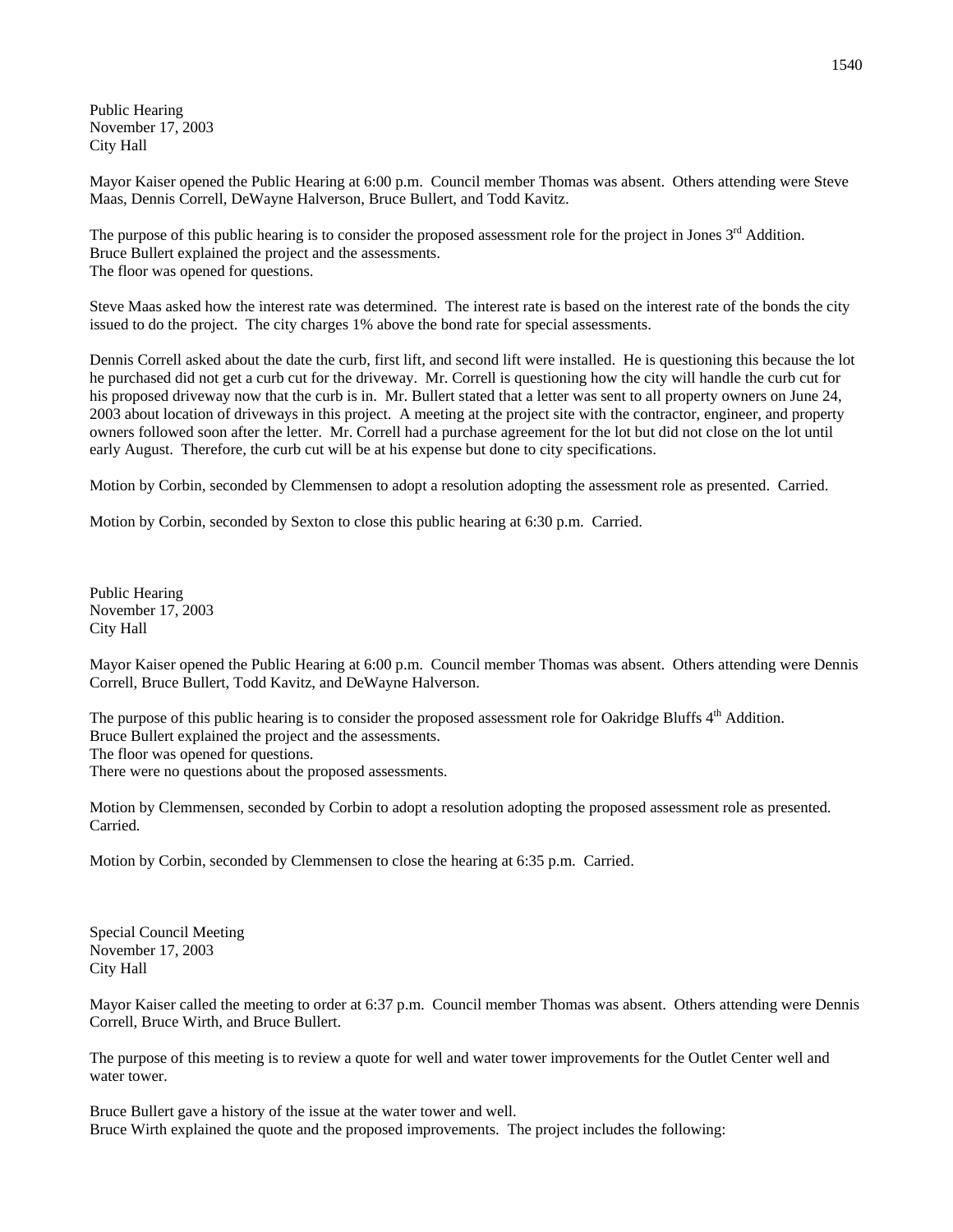| Control Panel with installation and training | \$14.910 |
|----------------------------------------------|----------|
| Relocate alarm dialer from Booster Station   | 2.726    |
| Pump Starter replacement                     | 1.988    |

Discussion of these improvements and payment for them. Negotiations of costs with Bruce Wirth.

The Council will review this and make a decision at the next regular meeting.

Motion by Clemmensen, seconded by Corbin to adjourn at 7:16 p.m. Carried.

Minutes approved at \_\_\_\_\_\_\_\_\_\_\_\_\_\_\_\_\_\_\_\_\_\_\_\_\_\_\_\_\_\_\_\_\_\_\_\_\_\_\_\_\_ meeting.

Submitted by \_\_\_\_\_\_\_\_\_\_\_\_\_\_\_\_\_\_\_\_\_\_\_\_\_\_\_\_\_\_\_\_\_\_\_\_\_\_\_\_\_\_\_\_\_\_\_Clerk.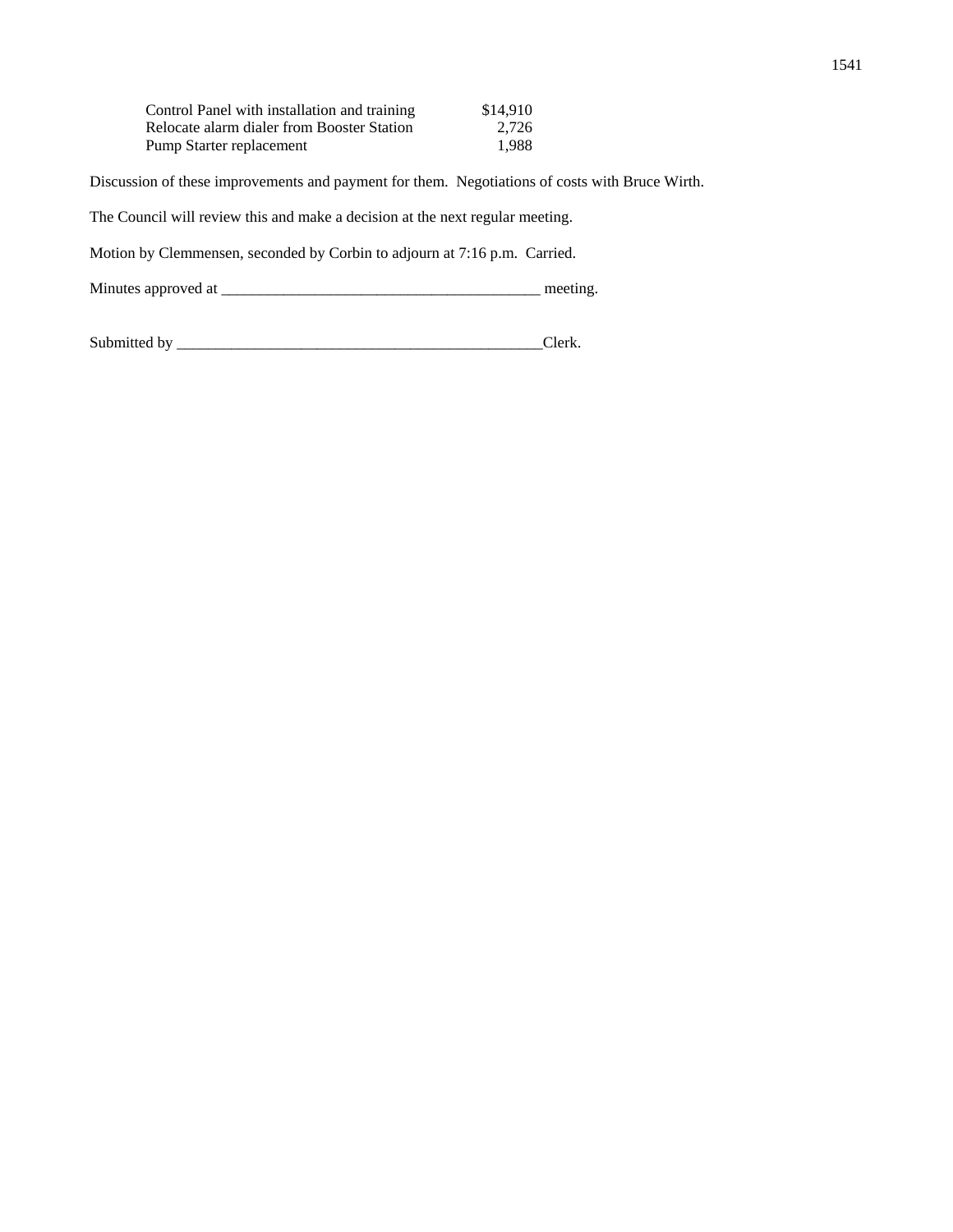Regular Council Meeting November 24, 2003 City Hall

Mayor Kaiser called the meeting to order at 7:00 p.m. All members were present. Others attending were Todd Kavitz, David Drown, Pat Merritt, Mike Price, Lois Nelson, and Mark Rahrick.

Motion by Corbin seconded by Thomas to accept the agenda as amended. Carried. Motion by Clemmenson, seconded by Sexton to accept the minutes as amended. Carried. Motion by Thomas, seconded by Clemmenson to pay the city and liquor store bills for November. Carried.

Discussion with David Drown regarding bond debt management. Review of 2 bonds that could be callable. Concensus is to proceed with this option to call bonds. Call date March 1, 2004.

Discussion with Mike Price, property owner at 565 Woodland Trail and a driveway encroachment issue on Lots 7 and 8. There will a special meeting of Planning and Zoning Board on Monday, December 1, 2003 at 6:00 p.m. as well as a special meeting of the City Council on Monday, December 1 at 6:30 following the Truth-In-Taxation hearing. Both these special meetings will be to discuss the driveway encroachment issue on Woodland Trail.

Planning & Zoning.

Discussion of ordinances for manufacturered homes and Ordinances 177-1 and 177-2.

Discussion of zoning maps and the review of same by the Planning & Zoning board.

City Attorney – Agreement for Triple E Manufacturing has been amended to state the sanitary sewer and water systems will be "installed" and maintained on the property.

Water & Sewer report.

Motion by Thomas, seconded by Corbin to accept items as quoted from Automatic Systems Co. for \$18,642.00. For – Clemmenson, Thomas, and Sexton. Against – Corbin. Motion carried.

The main well is experiencing problems with the pump motors. Necessary repairs will be completed as soon as possible.

Motion by Thomas, seconded by Sexton to reimburse out of pocket costs for first hepatitis shots and pay for shots through Public Health Nursing. Motion carried.

Streets & Lights report.

It was decided to leave the  $150<sup>th</sup>$  Celebration banners up until further notice. Thomas will work with the  $150<sup>th</sup>$  committee on this.

Stop signs - The County wants to remove the stop signs on  $3<sup>rd</sup>$  Street NE and County Road 12. Motion by Thomas, seconded by Sexton opposing the removal of that stop sign. Motion carried.

Motion by Clemmenson, seconded by Corbin to remove the east and west stop sign at the intersection of Central Avenue East and 2<sup>nd</sup> Street. Motion carried.

Liquor Store report. Year-end inventory is scheduled for January  $1<sup>st</sup>$  at 10:00 a.m. Issues with the cash registers and computer system mentioned. ATM is being used continually. Discussion regarding what to do with the money collected from the aluminum cans. Checking with County Attorney office regarding State Auditor's investigation.

EDA report. The report from SEMNDC will be to EDA in January.

EDA has access to MCCF fund. The City could borrow MCCF funds to itself. Research of possible projects will be discussed next.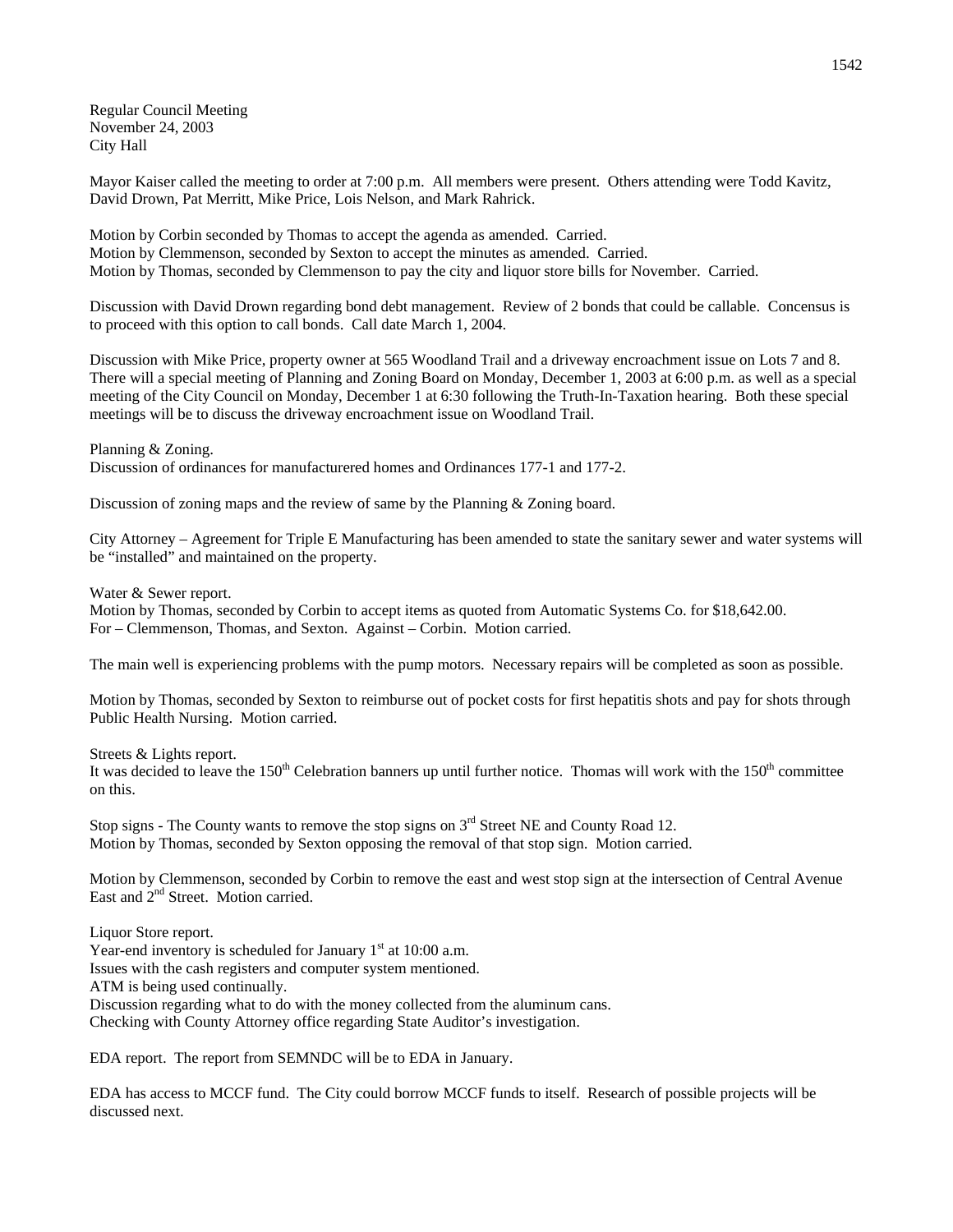Motion by Clemmenson, seconded by Corbin to adopt the Capital Asset policy as presented. Motion carried.

Motion by Corbin, seconded by Clemmenson to accept the accounting proposal from Abdo in the amount of \$9,000. Motion carried.

Karen Sanborn will be attending Abdo seminar on Tuesday, November 25.

Truth in Taxation hearing will be on December  $1<sup>st</sup>$ . Special meeting scheduled for December  $16<sup>th</sup>$  at 6:30 p.m. Next regular council meeting will be December  $22<sup>nd</sup>$  at 7:00 p.m. Job reviews competed by next regular council meeting on December 22<sup>nd</sup>.

Motion by Clemmenson, seconded by Corbin to adjourn meeting at 8:55 p.m. Motion carried.

Minutes approved at \_\_\_\_\_\_\_\_\_\_\_\_\_\_\_\_\_\_\_\_\_\_\_\_\_\_\_\_\_\_\_\_\_\_\_\_\_\_\_\_\_ meeting.

Submitted by \_\_\_\_\_\_\_\_\_\_\_\_\_\_\_\_\_\_\_\_\_\_\_\_\_\_\_\_\_\_\_\_\_\_\_\_\_\_\_\_\_\_\_\_\_\_\_Clerk.

Truth-In-Taxation Hearing December 1, 2003 City Hall

Mayor Kaiser called the hearing to order at 6:00 p.m. All members were present. Others attending were Lois Nelson and Andrew Colwell.

The purpose of this hearing is to review the preliminary budget and levy for 2004 and to give the public a chance to express concerns or question the city portion of property taxes.

The floor was opened for questions from the public. The proposed increase in the levy is 1%.

The levy adoption hearing will be held on Monday, December 22, 2003.

Motion by Corbin, seconded by Sexton to close at 6:30 p.m. Carried.

Minutes approved at \_\_\_\_\_\_\_\_\_\_\_\_\_\_\_\_\_\_\_\_\_\_\_\_\_\_\_\_\_\_\_\_\_\_\_\_\_\_\_\_\_ meeting.

Submitted by Clerk.

Special Council Meeting December 1, 2003 City Hall

Mayor Kaiser called the meeting to order at 6:31 p.m. All members were present. Others attending were Todd Kavitz, Pat Merritt, DeWayne Halverson, Drew DeMars, Ross Olson, Ivan Cowell, Lois Nelson, and Andy Colwell.

The purpose of this meeting is to review the driveway encroachment issue in Oakridge Bluffs Second Addition.

Planning & Zoning recommends option A as outlined in the memo from Todd Kavitz dated November 19, 2003.

Motion by Clemmensen, seconded by Corbin to accept the recommendation from the planning & zoning for the deeding of a portion of lot 7 to lot 8 in Oakridge Bluffs Second Addition. Carried.

Motion by Corbin, seconded by Thomas to adjourn at 6:35 p.m. Carried.

Minutes approved at \_\_\_\_\_\_\_\_\_\_\_\_\_\_\_\_\_\_\_\_\_\_\_\_\_\_\_\_\_\_\_\_\_\_\_\_\_\_\_\_\_ meeting.

Submitted by \_\_\_\_\_\_\_\_\_\_\_\_\_\_\_\_\_\_\_\_\_\_\_\_\_\_\_\_\_\_\_\_\_\_\_\_\_\_\_\_\_\_\_\_\_\_\_Clerk.